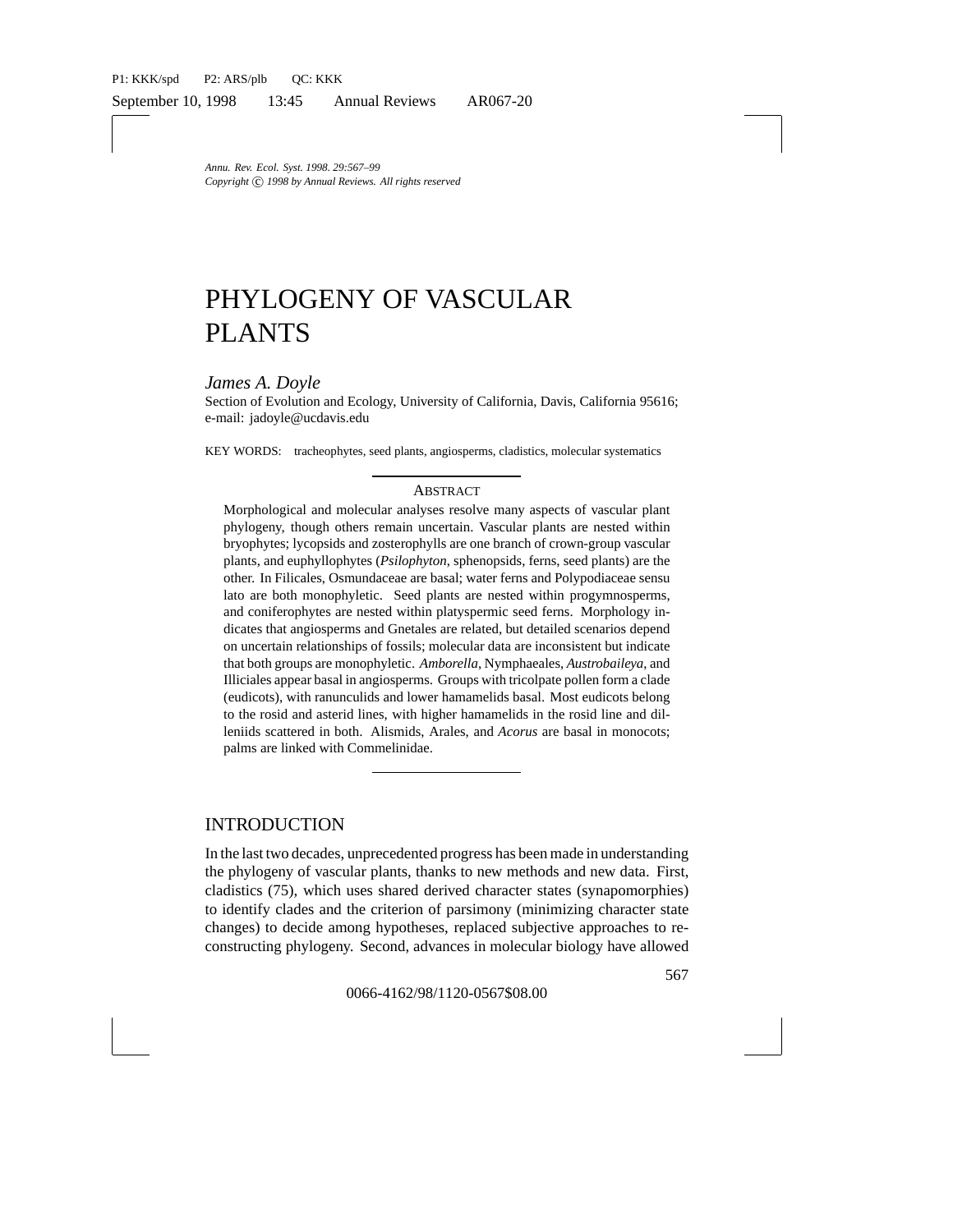mass use of molecular characters in phylogenetic analysis. To some (e.g. 84), it may appear that molecular systematics has replaced cladistics, but in fact it simply applies cladistic methods to a new kind of data.

The relative value of morphological and molecular data is a topic of debate. Clearly, molecular data are not infallible. Molecular data sets often disagree, which implies that—like any sort of data—they can be misleading. In addition, molecular data are especially susceptible to long-branch attraction (58): When branches are of different lengths (i.e. the number of character state changes differs) because of different rates of evolution or extinction of side branches, some changes on the long branches will be at the same sites; of these, a third will be to the same new base. As a result, cladistic analysis may indicate that terminal taxa on long branches are related to each other rather than to their true relatives. The same factors can cause incorrect rooting (where a clade is connected to its outgroups), because changes on a long branch may be reversals to the outgroup state. These effects are especially severe in radiations that occurred rapidly a long time ago (40, 41). In cases where stem lineages to modern groups split over a short amount of time, and when a long amount of time elapsed before radiation occurred of the crown groups that include living members, there may be few molecular synapomorphies on the short internodes between lines, and these may be erased by later changes at the same sites or overwhelmed by long-branch attraction.

An advantage of molecular over morphological systematics is that it involves fewer subjective decisions about whether features are similar or different enough to be treated as the same or different states. Except when alignment is uncertain, no one will argue whether a base at a particular site is an A or a G, as they might argue whether layers around the ovule are the same. However, cladistic analysis based on morphology is still the only method for determining relationships between fossils and living organisms. Fossils can alter inferred relationships among living organisms in morphological studies (40), especially when they are stem relatives that retain states lost in the crown group. Finally, even if molecular data give correct relationships among living taxa, fossil intermediates may be needed to infer homologies and the course of character evolution on the long branches leading to modern groups.

In this review, I summarize advances in understanding the phylogeny of vascular plants, considering both morphological and molecular evidence. In many cases, phylogenetic analyses have resolved long-standing controversies (e.g. whether angiosperms are monophyletic). Many hypotheses discussed at length in introductory texts can be considered obsolete and are mentioned there only for historical interest. However, other relationships seem just as uncertain as ever, if not more so (e.g. among seed plant groups). These are areas that need more investigation. In some cases, genes are unanimous but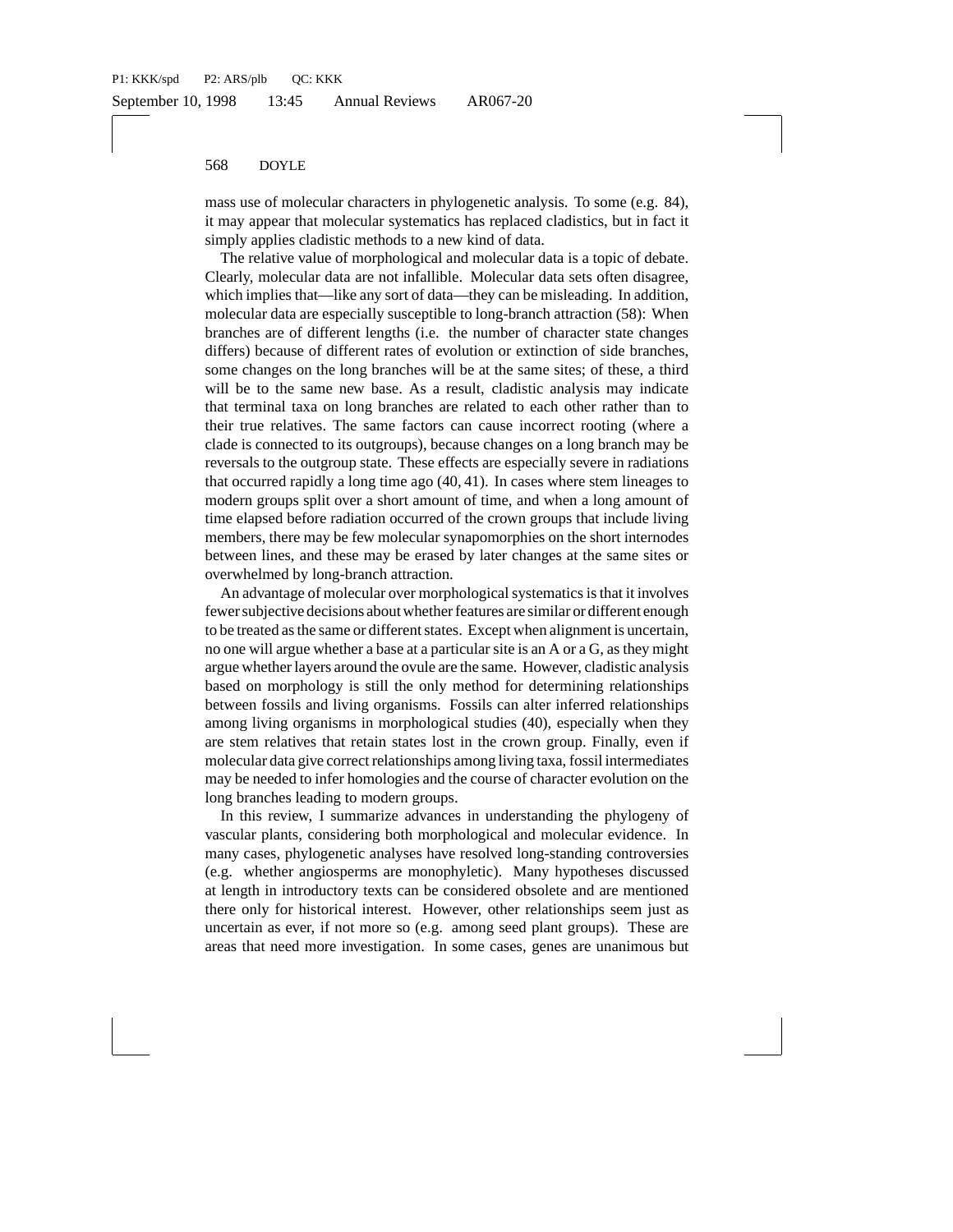morphological analyses have given inconsistent results. This may seem to support the view that molecular evidence is more reliable, but in other cases the situation is reversed, apparently for the reasons just discussed. There is reason to hope that by combining different types of data (1, 48, 96, 117) such conflicts may be resolved: Even when the phylogenetic signal is overwhelmed by homoplasy in individual data sets, the patterns of homoplasy in different data sets should differ; the true signal, however, is presumably always the same.

The interest of phylogeny, especially for other areas of biology, lies not only in establishing branching relationships and thus providing the basis for a natural classification, but also in its implications for the evolution of structures and adaptations. Therefore, I note implications for character evolution in the origin of major groups and their relation to ecological factors. I discuss seed plants in the most detail; older groups are discussed by Bateman et al (9).

### BASAL TRACHEOPHYTES

Morphological and molecular analyses indicate that vascular plants (tracheophytes) are a monophyletic subgroup of land plants (embryophytes), which in turn are nested within charophytes, fresh-water green algae that include Charales and *Coleochaete* (67). Within embryophytes, morphological analyses (95) indicate that bryophytes form a paraphyletic series of lines, with liverworts basal (the sister group of all other taxa) and anthocerotes and mosses closer to vascular plants. This implies that many key adaptations to the land arose in a stepwise fashion before vascular plants evolved: meiospores with a resistant exine, walled multicellular sporangia and gametangia (seen in liverworts); stomata (anthocerotes); and conducting tissue (mosses, with hydroids rather than tracheids). These results reaffirm the antithetic theory for origin of the land-plant life cycle: Land plants were derived from algae with a haploid life cycle (like charophytes), and the sporophyte was interpolated into the cycle by delay of meiosis and was progressively elaborated. The greatest advance of vascular plants themselves is the branched sporophyte. Studies of *rbc*L, 18S and 26S rDNA, and sperm morphology gave different results (64, 91, 96), but a combination of the last three data sets (96) reaffirmed the paraphyly of bryophytes and the monophyly of tracheophytes.

Because living "lower" vascular plants (pteridophytes) are separated by great morphological gaps, ideas about their early evolution have emphasized fossils, which include many remarkably preserved and reconstructed forms. The Early Devonian Rhynie Chert flora, dominated by rootless, leafless rhyniophytes with dichotomously branched stems and terminal sporangia, led to the telome theory of vascular plant morphology (141), which subsumed the classical theory that the sporophyte consists of stems, leaves, and roots by postulating that leaves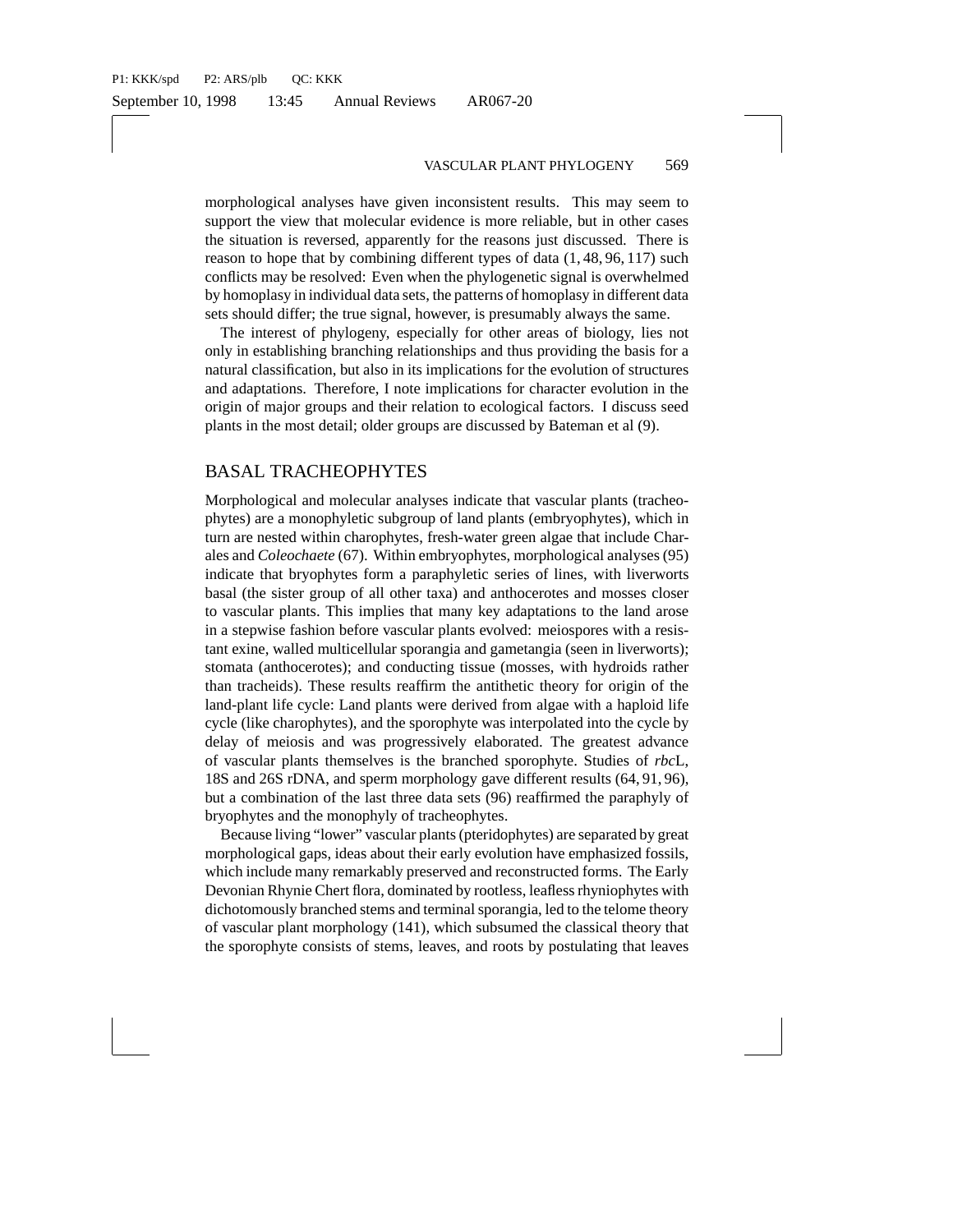originated by overtopping, planation, and webbing of dichotomous branches. In the 1960s, the view emerged that rhyniophytes gave rise to two lines (8): one included Devonian zosterophylls and lycopsids, with exarch xylem and lateral sporangia; the other included Devonian trimerophytes such as*Psilophyton*, with terminal sporangia but overtopped branches, which led to all other groups.

Although early morphological analyses (20, 99) placed Psilotaceae at the base of living vascular plants, because they lack roots, present evidence indicates that lycopsids are basal. This evidence includes the fact that lycopsids and bryophytes lack a chloroplast inversion found in other vascular plants (104) and a broad morphological analysis of fossil and living taxa by Kenrick & Crane (83) (Figure 1). However, studies of gene sequences (91, 92, 139) give inconsistent and anomalous results (e.g. with lycopsids polyphyletic). Fossils on the stem lineage leading to living groups show a stepwise transition from bryophytic to tracheophytic construction. *Horneophyton* still had a columella in the sporangium and moss-like hydroids (without secondary wall thickenings) rather than tracheids, but it also had a branched sporophyte; *Aglaophyton* (*Rhynia major*) had hydroids but no more columella; *Rhynia* had tracheids with secondary wall thickenings but of a primitive S-type. Kenrick & Crane (83) restricted the name tracheophytes to *Rhynia* and living groups and called the larger clade—including forms with a branched sporophyte but hydroids—the polysporangiophytes.

# *Lycopsids*

Reniform sporangia with transverse dehiscence link lycopsids and zosterophylls with *Cooksonia* and *Renalia*, which had sporangia on lateral dichotomous branchlets (83). This suggests that lateral sporangia arose by overtopping and reduction. The fact that some zosterophylls (e.g. *Sawdonia*) had nonvascularized enations has been considered evidence that the one-veined leaves (microphylls) of lycopsids were derived from enations. However, Kenrick & Crane (83) found that taxa with enations are nested within smooth-stemed zosterophylls, which led them to propose that microphylls are sterilized lateral sporangia. The basal lycopsid *Asteroxylon*, in which sporangia and leaves were intermixed, may support this scenario. Sporangia became associated with leaves (sporophylls) in the remaining groups. *Asteroxylon* also had leafless, dichotomous rhizomes that may be transitional to roots (not known in zosterophylls).

Within lycopsids, *Selaginella*, *Isoetes*, and Paleozoic arborescent forms (Lepidodendrales) are united by ligules and heterospory. The Devonian genus *Leclercqia* had a ligule but was homosporous, which implies that the ligule arose first. Lepidodendrales had secondary xylem (but no secondary phloem, reflecting the independent origin of secondary growth here and in seed plants),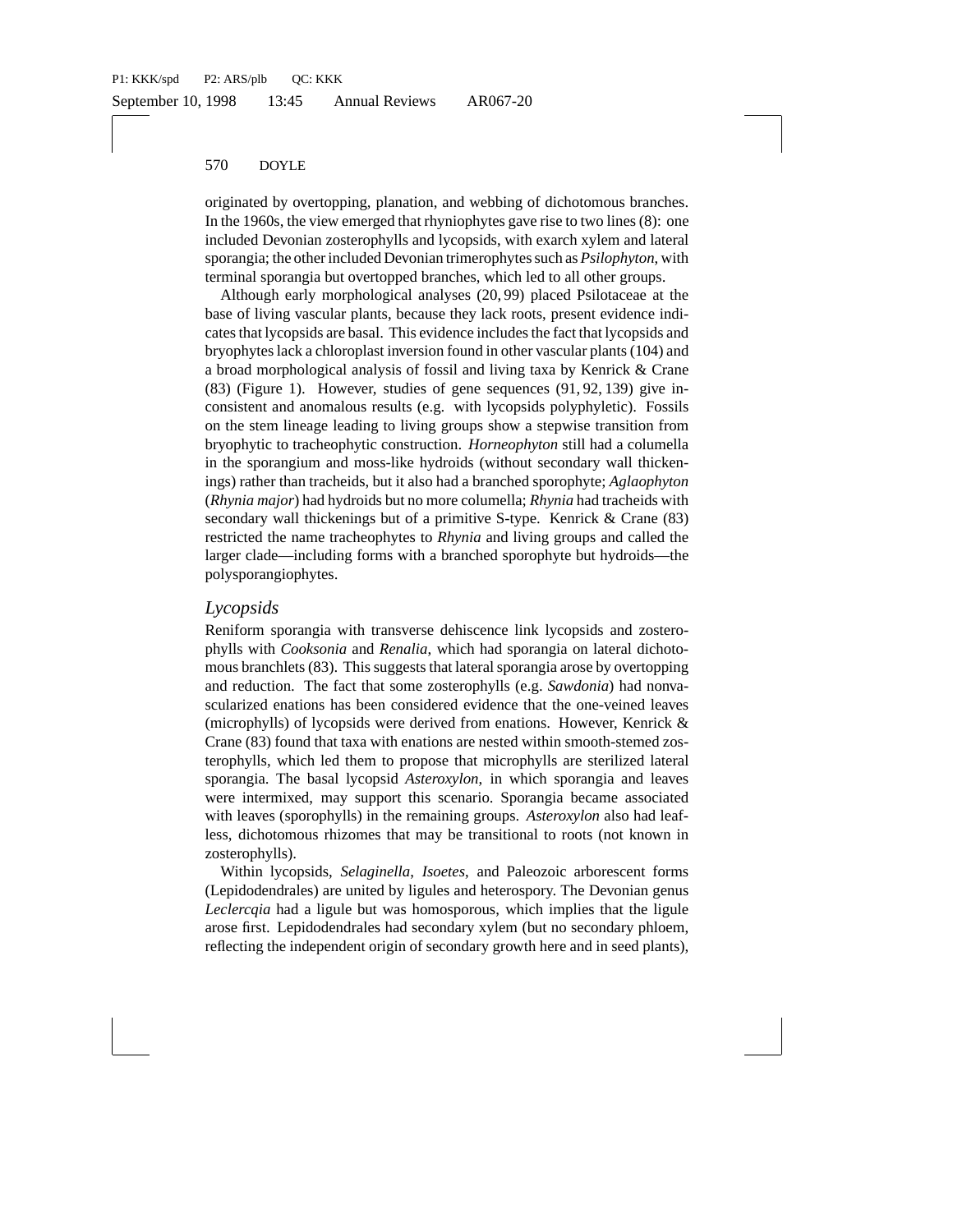**Polysporangiophytes** 



*Figure 1* Synopsis of relationships among bryophytes and "lower" vascular plants found in morphological and molecular analyses [based primarily on the work of several others (83, 95, 102)], with sketches illustrating important synapomorphies in vegetative morphology, stem anatomy, and sporangia. "Bryo," bryophytes; Ligno, lignophytes.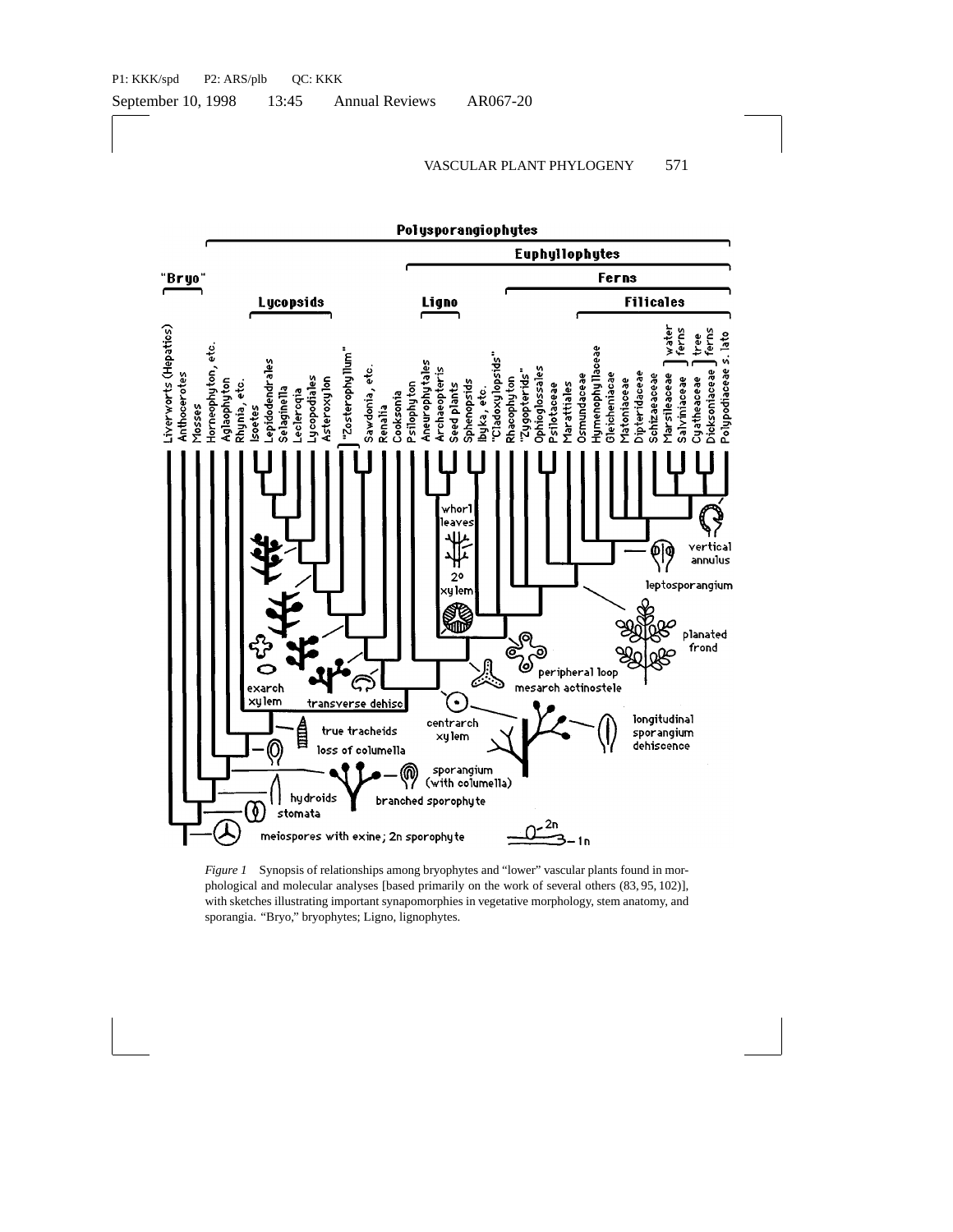periderm, and dichotomous "roots" (*Stigmaria*) covered with spirally arranged "rootlets;" developmentally and anatomically, the roots appear to be rhizomes and the rootlets modified leaves. The fact that *Isoetes* has anomalous cambial activity and hollow roots that resemble stigmarian rootlets, and the existence of the Triassic intermediate *Pleuromeia*, have suggested that *Isoetes* is reduced from Lepidodendrales. However, *Isoetes* and *Pleuromeia* appear to be related to smaller Carboniferous members of this clade (*Chaloneria*), not derived from large trees (11).

# *Euphyllophytes*

Phylogenetic analyses also confirm the view that other vascular plants form a clade with trimerophytes, called euphyllophytes (83). Early Devonian members (*Psilophyton*) share such advances as longitudinal sporangial dehiscence, centrarch or mesarch xylem, and overtopped branches. Besides the chloroplast inversion mentioned (104), extant members are united by multiflagellate sperm (Lycopodiales and *Selaginella* are biflagellate, like bryophytes; the multiflagellate condition of *Isoetes* is presumably a convergence). Leaves in this group are often called megaphylls and are said to originate by overtopping, but this confuses different modes of origin and homologies of leaves. In some taxa (sphenopsids, progymnosperms), the leaf appears to represent a single overtopped branchlet; in others (ferns, seed plants), it is a branch system of several orders of overtopped axes that bear dichotomous branchlets. Roots apparently originated independently here and in lycopsids, where they are unusual in being dichotomous; roots are known in cladoxylopsids, *Rhacophyton*, and progymnosperms but not in *Psilophyton*.

Living euphyllophytes consist of three lines—sphenopsids, ferns, and seed plants—whose relationships are poorly resolved. Key fossil groups are the Devonian cladoxylopsids and progymnosperms. Both had lobed or dissected steles (actinosteles, polysteles), which may indicate they (and their derivatives) form a clade (83). In early progymnosperms (Aneurophytales), each lobe of the actinostele had several mesarch protoxylem points, whereas in cladoxylopsids, there was one parenchymatous protoxylem area near the tip of each lobe or stele segment, resulting in peripheral loops of metaxylem surrounding spongy protoxylem (83).

# *Sphenopsids*

The oldest sphenopsids were long thought to be Devonian Hyeniales, which had highly overtopped branchlets that could be modified into the microphylls and sporangiophores of living *Equisetum*. This scenario is supported by the dichotomous leaves of *Sphenophyllum* and *Archaeocalamites*, the latter linked with *Equisetum* and Paleozoic trees (*Calamites*: Equisetales) by a hollow pith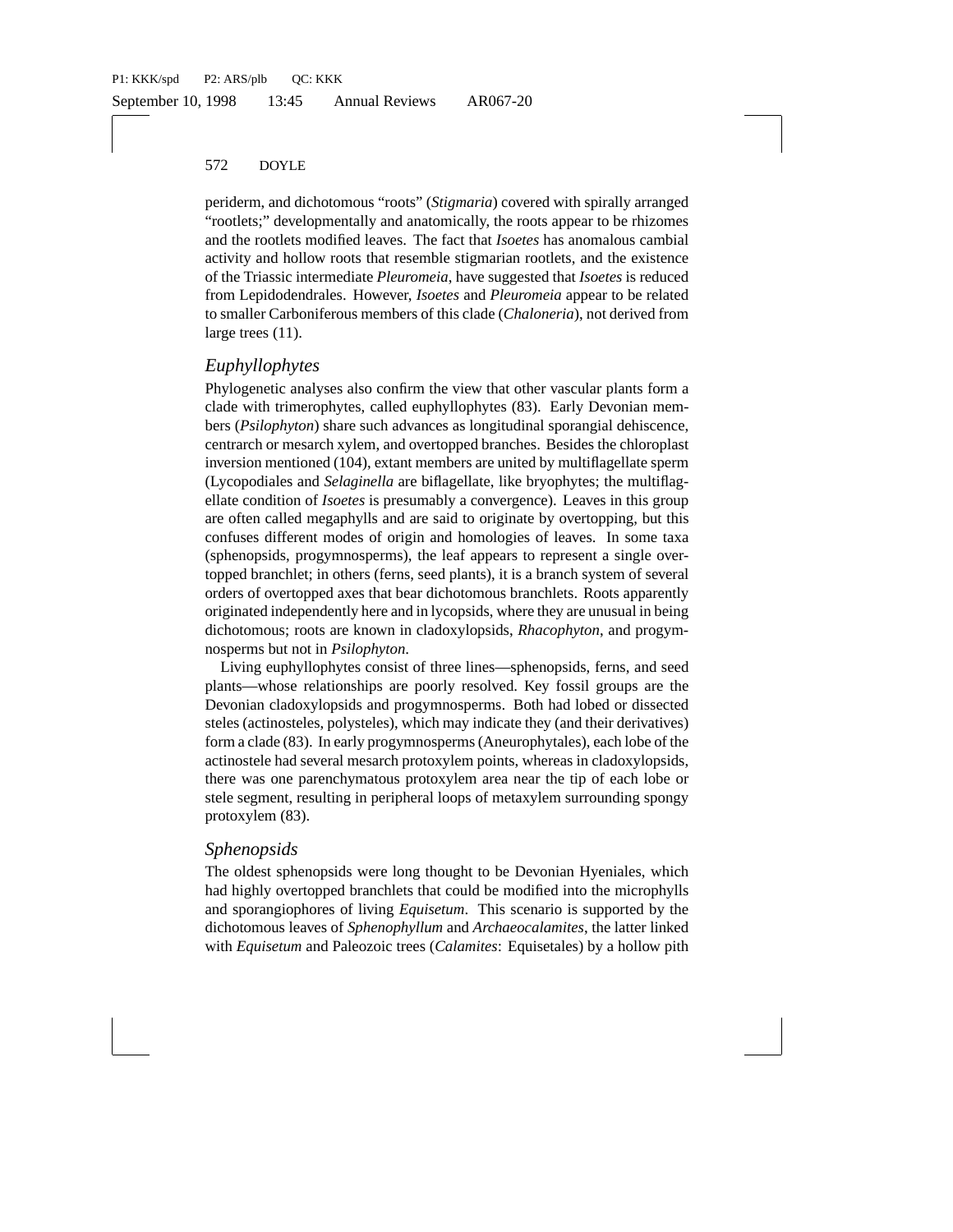surrounded by vascular bundles (eustele). This view fell out of favor with evidence that Hyeniales cannot be separated from cladoxylopsids, then considered primitive ferns, and that the supposed jointing of their stems was a preservational artifact. However, it is possible that both ferns and sphenopsids are derived from cladoxylopsids (115, 122): The equisetalian eustele could be derived from a polystele or actinostele by differentiation of the central tissue into pith and transformation of the spongy protoxylem into protoxylem canals, connected with internode elongation. Furthermore, some cladoxylopsids were more like sphenopsids than had been formerly believed: Appendages were whorled in *Ibyka* and *Cladoxylon dawsonii* (29, 122).

Stewart (125) suggested that Sphenophyllales—which had whorled, wedgeshaped leaves—were related to lycopsids rather than sphenopsids because they had exarch actinosteles rather than eusteles. However, this characteristic is overwhelmed by features that link Sphenophyllales with other sphenopsids (83, 122). Their stele might be derived from the actinostele of primitive cladoxylopsids by loss of the outer metaxylem.

### *Ferns*

Living ferns are traditionally divided into two categories: eusporangiate ferns (Ophioglossales, Marattiales), which retain thick-walled sporangia like other vascular plants; and leptosporangiate ferns or Filicales, with small, delicate sporangia. Paleozoic coenopterids were thought to show stages in evolution of the fern frond: Some had three-dimensional branch systems rather than leaves, but others (now considered primitive Filicales) had planated fronds. Ophioglossales have files of tracheids sometimes interpreted as secondary xylem; it has been suggested, therefore, that they are closer to progymnosperms than to ferns (16), but similar tissue occurred in supposed Paleozoic ferns (*Rhacophyton*, *Zygopteris*, etc).

Kenrick & Crane (83) did not analyze ferns in detail, but they did link modern ferns with sphenopsids, cladoxylopsids, and the Devonian genus *Rhacophyton*, based on one protoxylem area per stele arm (and peripheral loops). *Rhacophyton* and Carboniferous zygopterids had quadriseriate fronds, with pinnae in pairs perpendicular to the rachis; pinnae themselves bore dichotomous pinnules in two rows. *Rhacophyton* shows all degrees of reduction of one pinna of each pair, which suggests that planated fronds arose by an unexpected process of suppression of half of each pair. The Carboniferous genus *Ankyropteris*, which had zygopterid-like H-shaped petiole traces but planated fronds, might be a link between zygopterids and Filicales. However, Rothwell (110) separated living ferns from *Rhacophyton* and zygopterids, which were linked with lignophytes, based on secondary growth, which would otherwise be lost between zygopterids and Filicales. This would mean that no Devonian members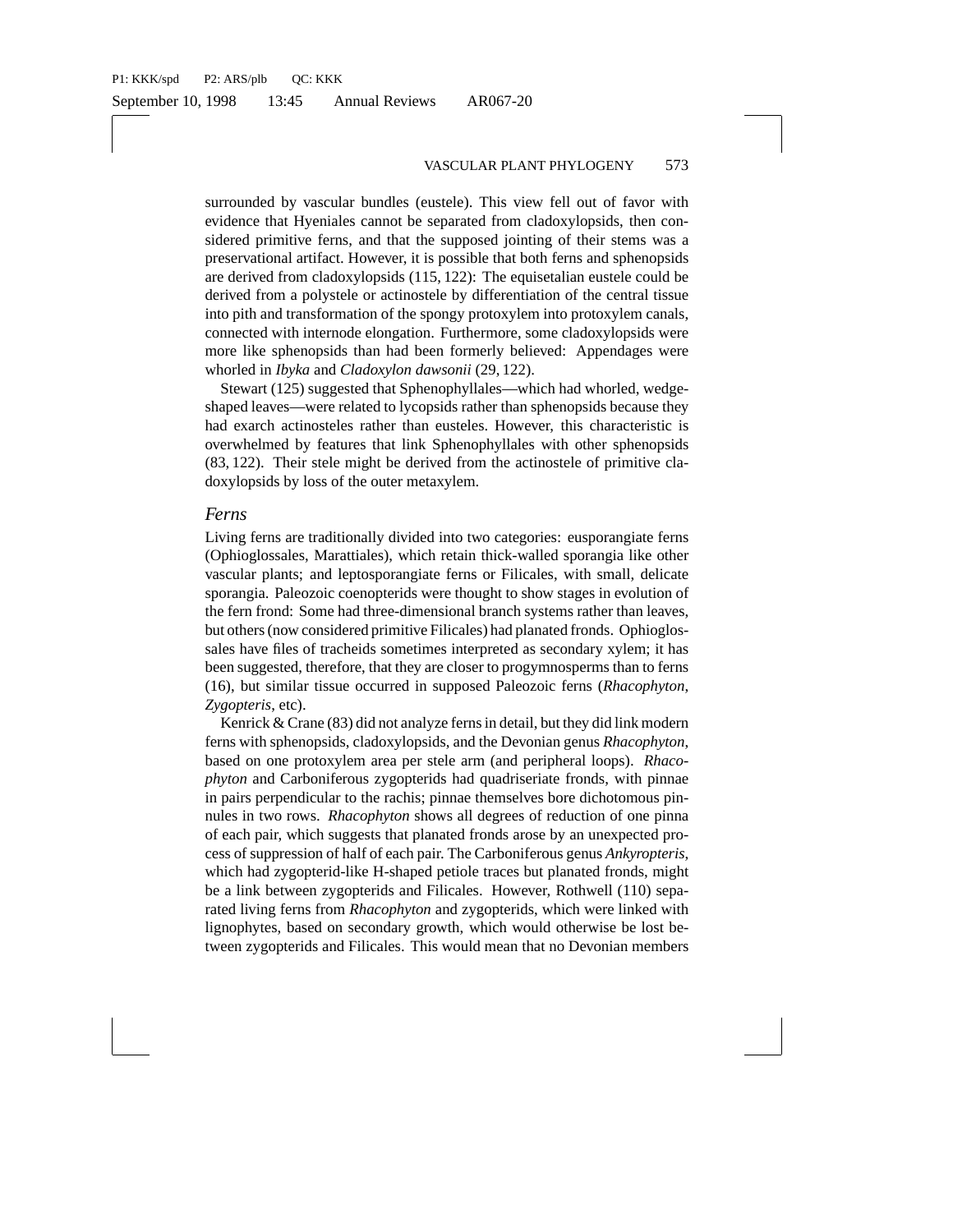of the line leading to modern ferns and no steps in origin of the fern frond are known.

Within extant ferns, analyses based on morphology (102), *rbc*L (73, 74), the two data sets combined (102), *cpITS* (98), and *atp*B (139) give more consistent results. They confirm that Filicales are a clade, united by leptosporangia and exposed antheridia. Marattiales and Ophioglossales are lower, but their exact relationships are poorly resolved.

Remarkably, four molecular data sets (74, 92, 98, 139) link Psilotaceae (*Psilotum*, *Tmesipteris*) with Ophioglossales. Because Psilotaceae have dichotomous stems and no roots, they have been considered living rhyniophytes, but they have also been linked with ferns based on their axial, subterranean gametophytes [as in Gleicheniaceae and Schizaeaceae (17)] and spore structure (89). They appear to be euphyllophytes because they have multiflagellate sperm and the chloroplast inversion cited above (83, 104). A relationship with Ophioglossales may seem preposterous because Psilotaceae have no roots, have highly branched stems, and have small appendages often considered enations rather than leaves, whereas Ophioglossales have thick roots, unbranched stems, and one large leaf at a time. However, they do share axial gametophytes and the unusual feature of sporangia borne on a structure attached to the adaxial side of an appendage. If this relationship is correct, the lack of roots in Psilotaceae is due to loss and is not primitive.

Within Filicales, Osmundaceae are basal in most trees, consistent with the fact that they have the least reduced leptosporangia (the exceptions are trees in which Hymenophyllaceae, which have extremely thin leaves, are one node lower). Subsequent branches, in uncertain order, are Gleicheniaceae, Dipteridaceae, and Matoniaceae, which have often been linked based on their round sori and seemingly dichotomous fronds, Schizaeaceae, and tree ferns (Cyatheaceae, Dicksoniaceae).

Marsileaceae and Salviniaceae, which are unusual in being both aquatic and heterosporous, have been thought to be derived from different terrestrial, homosporous ancestors (16, 19–19b), but both morphological and molecular analyses indicate they are a monophyletic group nested among Schizaeaceae, tree ferns, and more advanced ferns. Coincidentally, their monophyly has been confirmed by discovery of fossils intermediate between the two families (112).

Phylogenetic analyses have also refuted long-standing dogma concerning ferns with a vertical interrupted annulus—the majority of the group. These were once grouped as the huge family Polypodiaceae, but it has been argued (16, 19–19b) that they are polyphyletic—with different members related to Gleicheniaceae, Schizaeaceae, and tree ferns—based primarily on sporangial position and presence or absence of indusia rather than on structure of the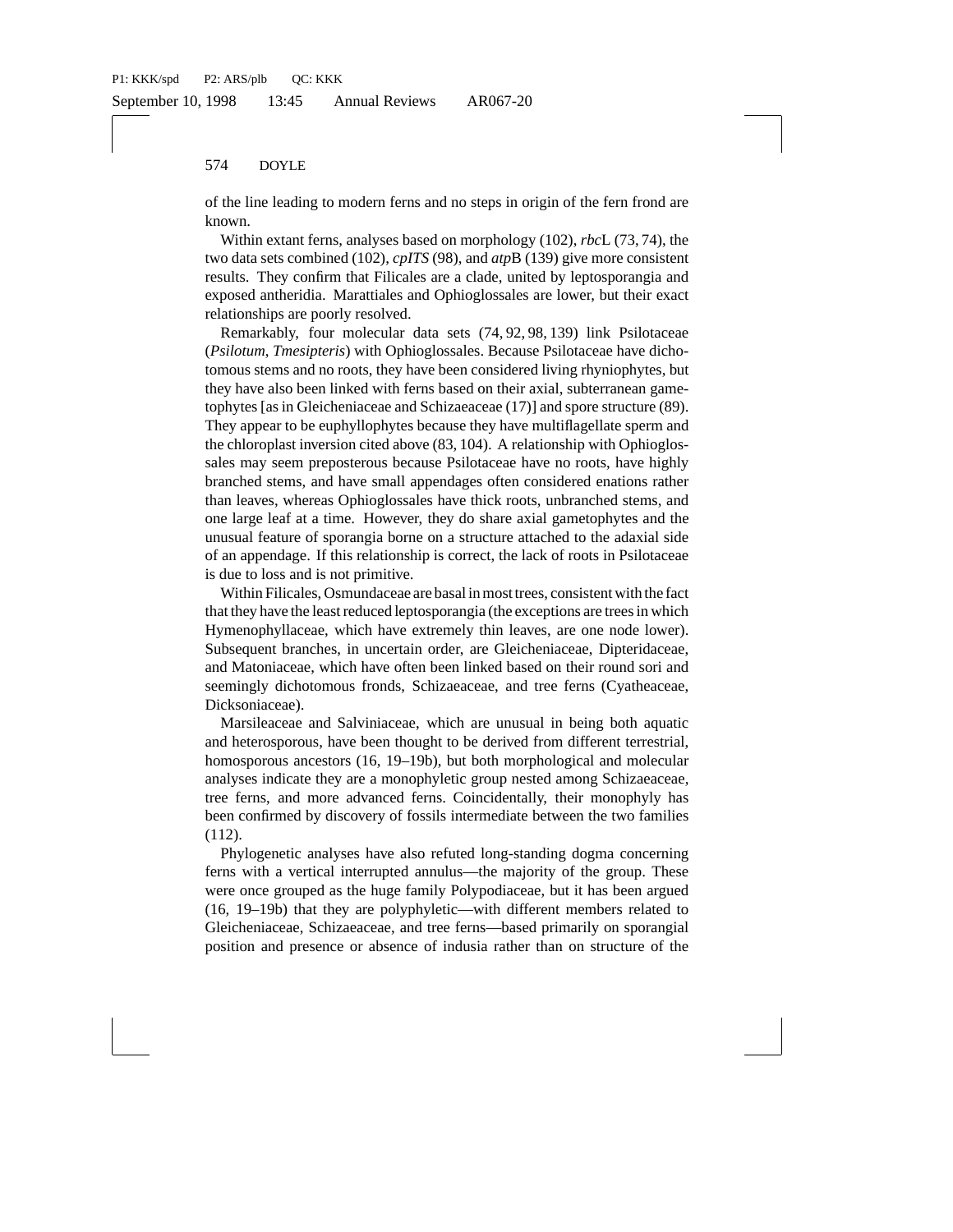sporangia themselves. However, molecular analyses indicate that they form a clade, nested among Schizaeaceae, tree ferns, and water ferns.

### SEED PLANTS (LIGNOPHYTES)

Phylogenetic analyses have radically affected ideas on relationships of seed plants (gymnosperms plus angiosperms), which differ from "lower" groups not only in having seeds but also in vegetative advances such as secondary growth and axillary branching. Formerly, it was widely believed that seed plants are diphyletic (5, 23), consisting of two lines that differ in vegetative and seed characters. Cycadophytes (cycadopsids), including modern cycads and Paleozoic seed ferns or pteridosperms (which had seeds but fern-like fronds), have unbranched or sparsely branched stems with diffuse (manoxylic) wood, pinnately compound leaves, and radial seed symmetry (radiospermic). Coniferophytes (coniferopsids)—including conifers, *Ginkgo*, and Paleozoic Cordaitales—have highly branched stems with dense (pycnoxylic) wood, simple leaves with one vein or dichotomous venation, and bilateral (more precisely biradial) seed symmetry (platyspermic). Cycadophytes were assumed to be derived from ferns via seed ferns, coniferophytes from some Devonian group with dichotomous branches that might be transformed into simple leaves. This would imply that the seed originated twice; its different symmetry in the two lines was taken as support for this view. Discovery of Early Carboniferous seeds with the megasporangium (nucellus) surrounded by lobes showing all degrees of fusion into an integument confirmed suggestions that the seed itself was derived from a dichotomous fertile branch.

New insights came from recognition of the progymnosperms, Devonian trees with coniferophyte-like secondary xylem, phloem, and periderm that reproduced by spores, which implies that secondary growth arose before the seed (a prime example of mosaic evolution). Beck (12, 13) argued that both seed plant lines were derived from progymnosperms, but different subgroups. He linked coniferophytes with *Archaeopteris*, which had distichous branch systems with spiral, wedge-shaped leaves, recalling the branch systems of early conifers and the compound strobili of cordaites. The leaves would be barely modified in *Ginkgo* and cordaites and reduced to one-veined needles in conifers. He derived cycadophytes from the older Aneurophytales, which still had three-dimensional branch systems, because they and early seed ferns had actinosteles whereas *Archaeopteris* already had a eustele. The compound leaf would be derived by planation of a whole branch system, with leaves converted to leaflets.

This hypothesis was challenged by Rothwell (109), based on coniferophytic features in the Late Carboniferous seed fern *Callistophyton*: platyspermic seeds, saccate pollen, and frequent axillary branching. Deriving coniferophytes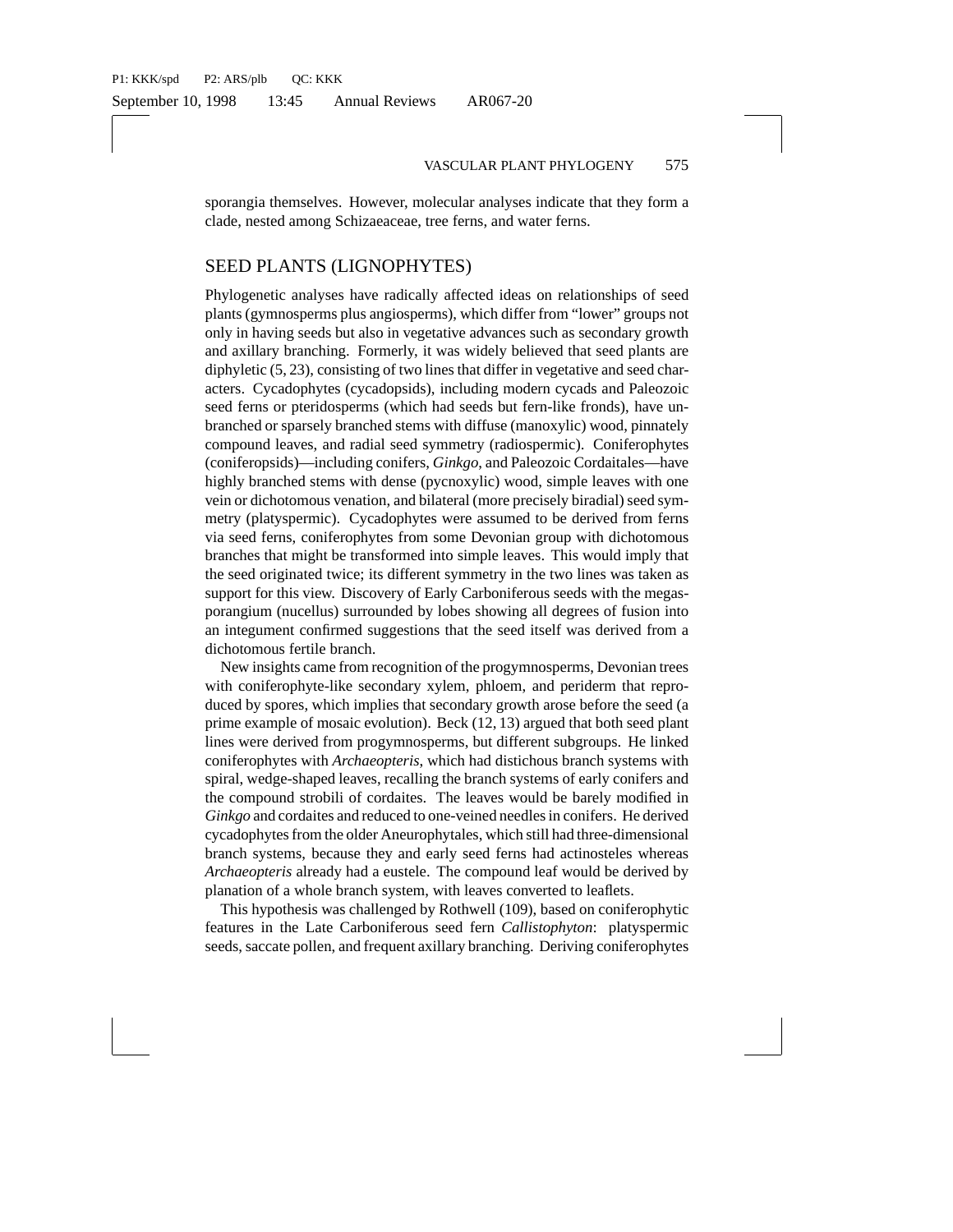from a seed fern prototype would require a radical change in leaf morphology, which Rothwell proposed occurred not by reduction but by heterochrony. *Callistophyton* not only had fronds but also pointed cataphylls (bud scales), like seed plants in general; if fronds were suppressed and the plant continued to produce cataphylls its whole life, the result would be a coniferophytic morphology. Early conifers occurred in arid areas of the Euramerican tropical zone, which suggests that this shift adapted them to aridity.

Phylogenetic analyses largely confirm Rothwell's scenario. Although morphological analysis of modern plants (20) linked seed plants with ferns, they are nested within progymnosperms in analyses that include fossils (30, 46, 97, 111) (Figure 2). The combined clade has been called the lignophytes (46), because its most conspicuous synapomorphy is secondary wood. Several Late Devonian-Carboniferous seed ferns (lyginopterids, medullosans) form a basal paraphyletic series in seed plants, whereas coniferophytes are nested in a clade called platysperms (31) that includes *Callistophyton*, Permian-Mesozoic seed ferns (peltasperms, glossopterids, corystosperms, *Caytonia*), and some or all living taxa. This implies that the fronds of ferns and seed ferns arose from branch systems, but independently. Other seed plant innovations are a shift from pseudomonopodial to axillary branching, cataphylls (arrested frond primordia?), and fusion of microsporangia into synangia. Because it is heterosporous, *Archaeopteris* falls nearer seed plants than aneurophytes, but autapomorphies such as the eustele and grouped pitting imply that it is not ancestral. This shift to heterospory is the last of many iterative origins in vascular plants (10). The eustele apparently arose several times within seed plants, by formation of a pith at the center of an actinostele, leaving the lobes stranded as vascular bundles (13). The similarities between *Archaeopteris* and coniferophytes are convergences (eustele, branching pattern) or reversals (pycnoxylic wood, free microsporangia). Molecular data also support the monophyly of seed plants (1, 27, 66); this would not contradict belief that seed plants originate from two groups of progymnosperms, but it does rule out a separate relationship of cycadophytes and ferns.

These results clarify steps in the evolution of the seed (ovule) (Figure 2). Basal seed ferns had dichotomous cupules, shaped like two hands with seeds in the palms. These cupules may be derived from the fertile appendages of progymnosperms, the seeds from groups of sporangia, and the integument from sterilized outer sporangia (83). Successive taxa document steps from the original hydrasperman pollination mechanism (111), where pollen was captured by a drop secreted by the lagenostome (a nucellar beak with a pollen chamber formed by separation of the epidermis from a central column), to the modern condition, where a drop is exuded from the micropyle (made possible by fusion of the integument lobes—an example of transfer of function in the origin of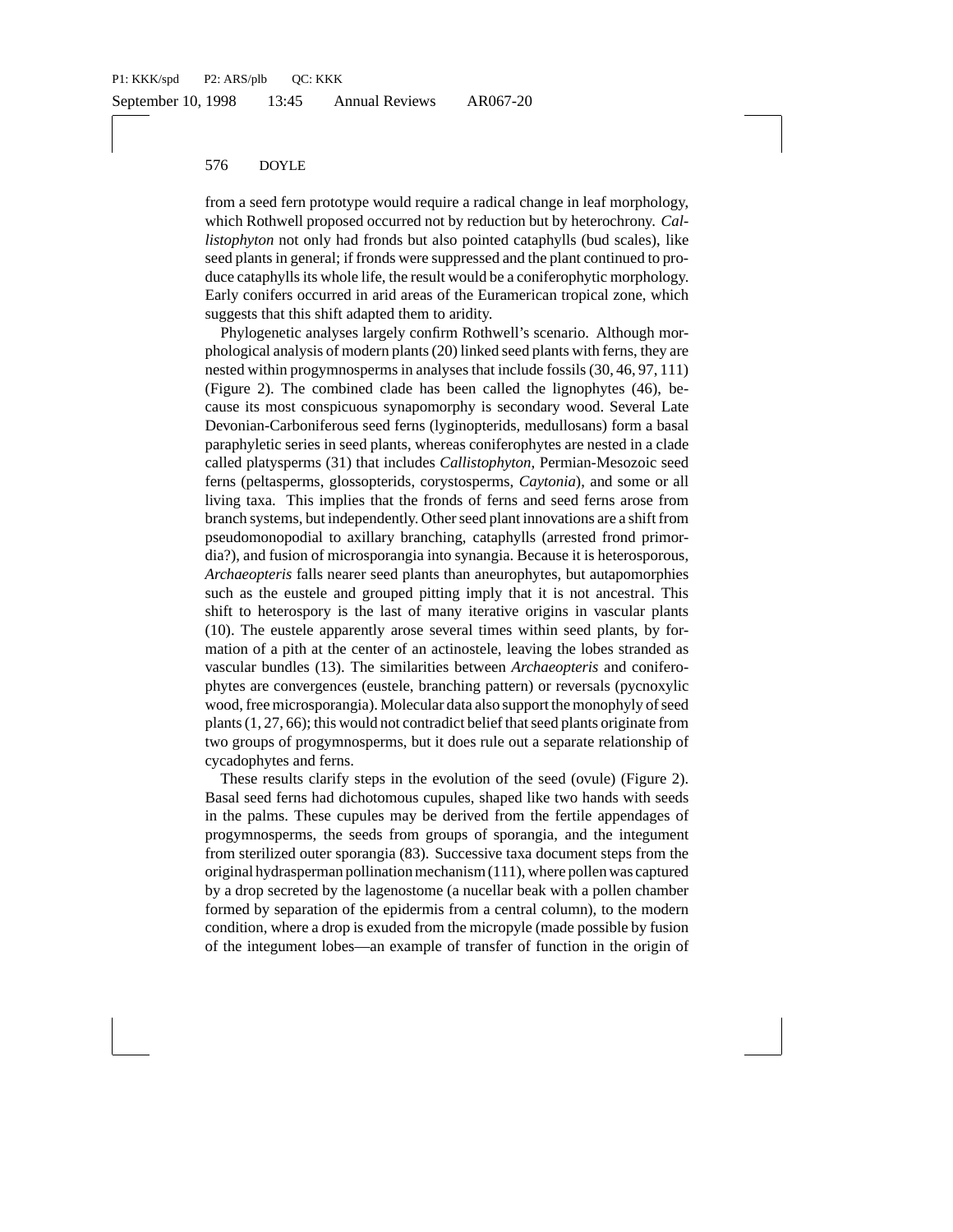

to indicate evolution of leaf type, and sketches of leaves, ovules, and ovule-bearing structures. PG, progymnosperms; PzSF, Paleozoic seed ferns; Gnet, to indicate evolution of leaf type, and sketches of leaves, ovules, and ovule-bearing structures. PG, progymnosperms; PzSF, Paleozoic seed ferns; Gnet, Recent Gnetales. Recent Gnetales.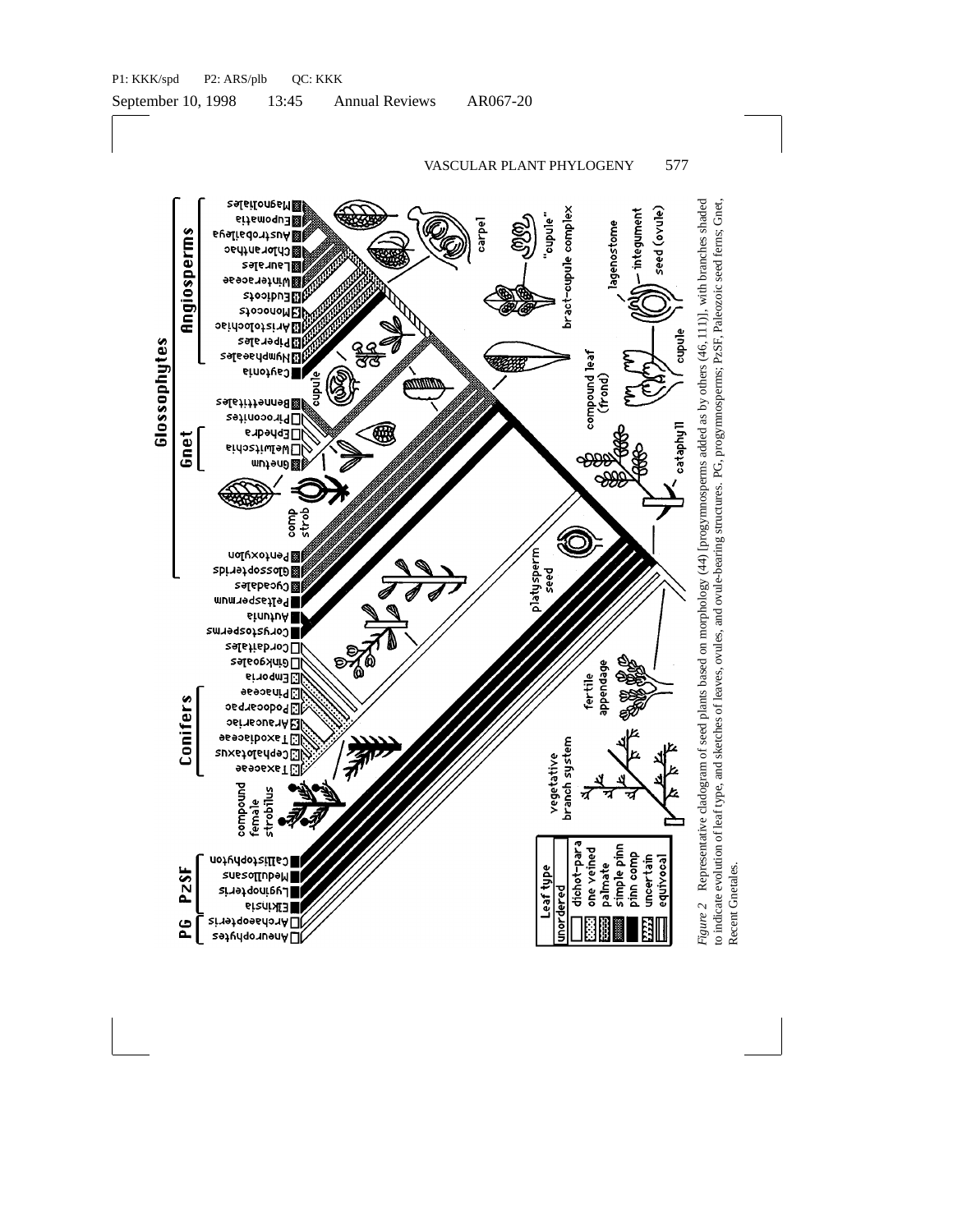new structures). Medullosans and primitive platysperms (including cycads and *Ginkgo*) still have a nucellar beak but have lost the central column. This is one synapomorphy of medullosans and platysperms; others are loss of the cupule, origin of a fleshy sarcotesta layer in the integument, and vascular tissue in the nucellus. It is possible that the cupule was not lost but is represented by the integument and that the original integument fused with the nucellus, leaving the nucellar vasculature as a vestige (136). Platysperms show additional steps in modernization of the seed: biradial symmetry and sealing of the micropyle after pollination.

Early seed plants, including not only lyginopterids and medullosans but also cordaites and Paleozoic conifers (101), had prepollen with a proximal tetrad scar, like the spores of lower vascular plants, rather than a distal sulcus, where the pollen tube germinates in modern groups. The pollen tube anchors the pollen and absorbs nutrients in cycads and *Ginkgo*, which still have motile sperm (zooidogamy), but it transfers nonmotile sperm to the egg in conifers, Gnetales, and angiosperms (siphonogamy). *Callistophyton* had a sulcus, and it is even known to have had a pollen tube, though the sperm type is unknown. Phylogenetic results indicate that the sulcus either originated more than once or was lost in cordaites and early conifers, which would be surprising considering that they are the oldest known platysperms. The first scenario would suggest that the pollen tube also arose several times, unless it originated before the exine was modified for its exit. Platysperms are united by a change from spongy-alveolar exine structure, as in progymnosperms, to honeycomb-alveolar structure, as in conifers and cycads. In some trees, saccate pollen originated at the same point, which implies that the nonsaccate monosulcate pollen of cycads, *Ginkgo*, and other groups arose later by loss of sacs. Other trees reverse this scenario; however, all known Carboniferous platysperms are saccate, and nonsaccate monosulcate pollen is rare until the Mesozoic. These uncertain relationships among platysperm lines are largely a function of incomplete information on Permian and Mesozoic fossils.

# *Cycads*

Many early researchers derived cycads from medullosans, based on large ovules with a sarcotesta and nucellar vasculature and manoxylic stems with mucilage canals and numerous leaf traces, although cycads lack the internal secondary xylem of medullosans. In contrast, phylogenetic analyses that include fossils (30, 46, 47, 97, 111) place cycads either between medullosans and platysperms or nested in platysperms, with peltasperms and/or *Ginkgo* (a connection also found in molecular analyses, discussed below). This is because cycads and platysperms share many advances over medullosans, such as endarch primary xylem, abaxial microsporangia, linear megaspore tetrad, sulcate pollen,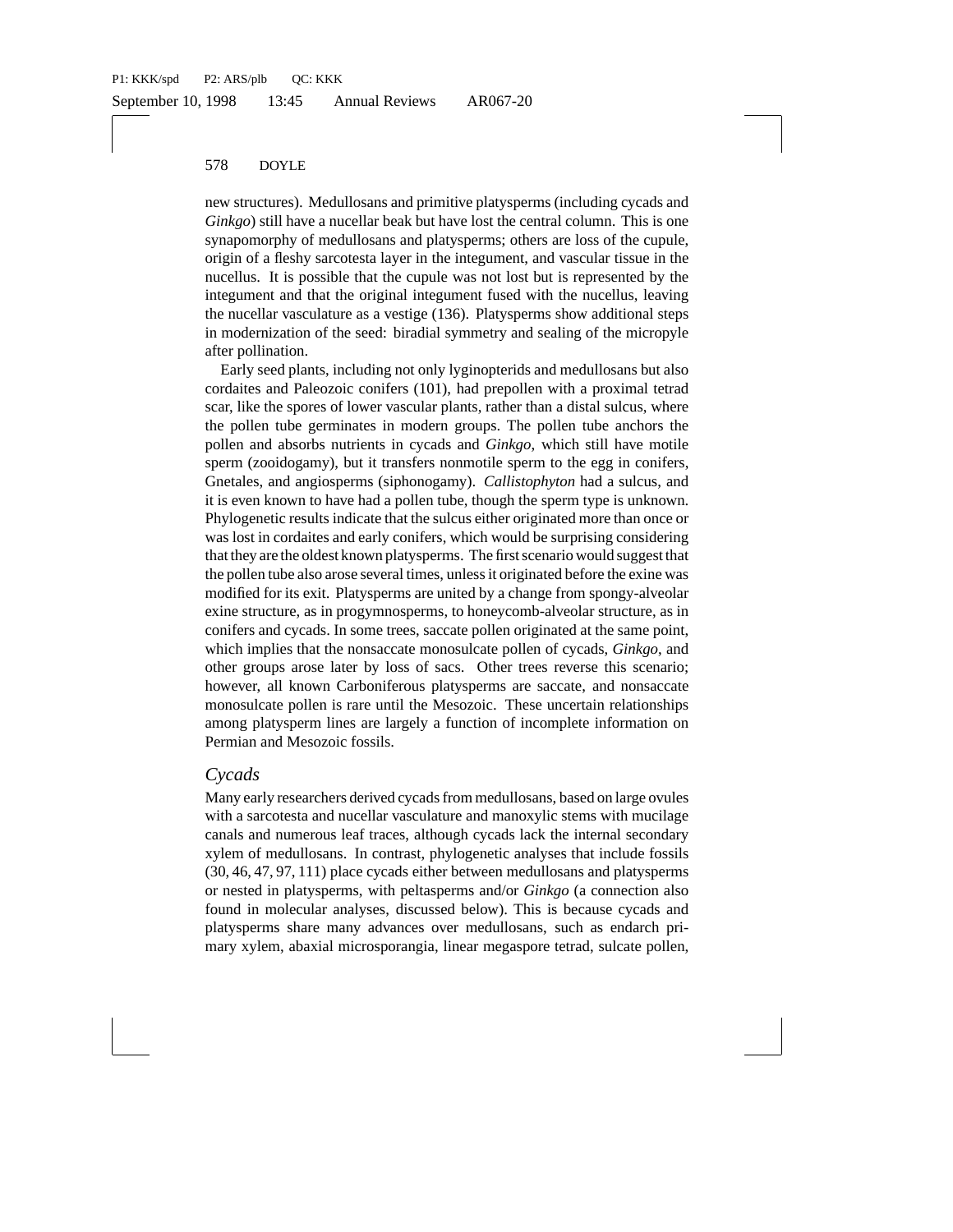honeycomb-alveolar exine, and sealed micropyle. Cycads are basal in morphological analyses of living seed plants (47, 87), which suggests that their lack of axillary branching is primitive. However, in analyses that include fossils, cycads are nested among taxa with axillary branching, which implies that this feature was lost. Cycads do branch dichotomously (87), but this differs from the progymnosperm state, which is pseudomonopodial (47).

It would be ironic if cycads, often used as the type example of radiospermic seeds, were platysperms. *Cycas* has biradial ovules, however, and possible Permian cycad precursors with *Taeniopteris*leaves apparently did also (90). Present trees confirm that the motile sperm of cycads is primitive, but it is uncertain whether their monosulcate pollen is primitively or secondarily nonsaccate.

Relationships within cycads are better resolved. *Cycas* has been considered primitive in having leaflike megasporophylls with several ovules along the rachis, rather than peltate sporophylls with two ovules and likewise *Stangeria* (87) in having fern-like leaflets with a midrib and secondary veins rather than one vein (*Cycas*) or several parallel-dichotomous veins (*Zamia*, etc). Permian plants with simple, pinnately veined *Taeniopteris* leaves and sporophylls with numerous ovules support the primitive status of *Cycas* sporophylls but suggest the unexpected possibility that *Cycas* and *Zamia* leaves were derived by dissection of a simple blade into segments of different widths (90). Morphological and molecular analyses (25, 27, 123) indicate that *Cycas* is the sister group of other genera, which confirms the standard scenario for sporophyll evolution and is consistent with the *Taeniopteris* hypothesis for leaf evolution.

#### *Conifers*

Since the work of Florin on Paleozoic fossils (60), conifers have been associated with Paleozoic cordaites, which had strap-shaped leaves, compound male and female strobili, platyspermic seeds, and saccate pollen. Paleozoic conifers had compound female strobili made up of bracts and axillary fertile short shoots, apparently transformed into the cone scales of modern forms. However, there is reason to doubt that conifers were directly derived from cordaites because they have simple male strobili on normal branch systems, a condition that appears more primitive. Thus, compound female strobili may have arisen independently by grouping of simple strobili. Some Podocarpaceae have grouped male cones that have been compared with compound strobili of cordaites (138), but Paleozoic conifers had solitary male cones.

In all morphological analyses, conifers and cordaites are nested among platysperms. However, in some trees they are linked with each other (and ginkgos) whereas in others they are separate lines, which implies a parallel origin of coniferophyte from cycadophyte features. Rothwell & Serbet (111) contradict Florin's scheme in separating modern conifers from Paleozoic conifers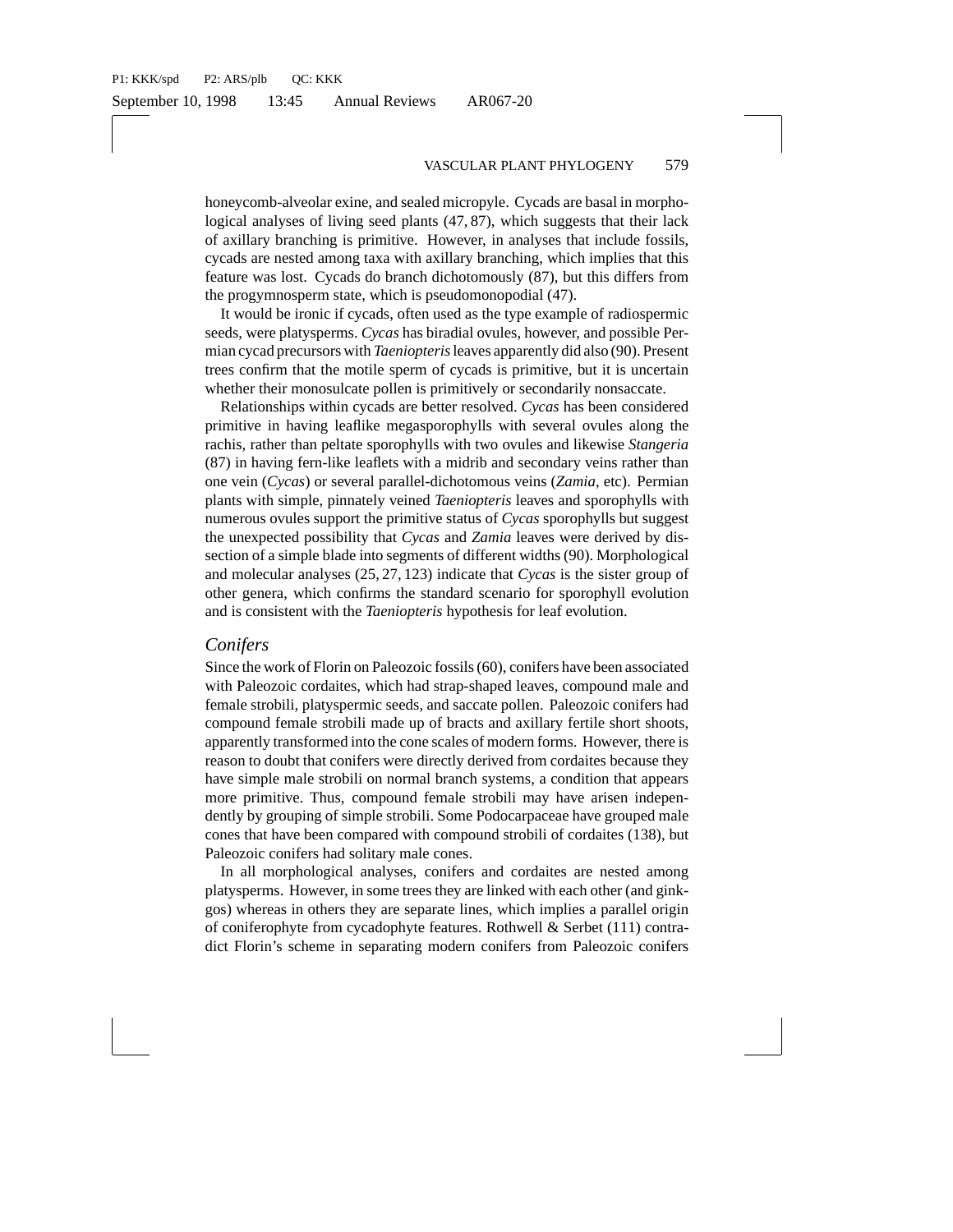(*Emporia*) and cordaites (which are still linked with each other) and placing them between cycads and anthophytes. This is because of characteristics in which modern conifers are more advanced than *Emporia* and cordaites, such as siphonogamy and loss of the lagenostome. However, it may also be a result of including only Pinaceae, Podocarpaceae, and Taxaceae, the last of which lack features—such as saccate pollen and compound strobili—that other conifers share with *Emporia* and cordaites. In analyses including all extant groups, modern conifers are linked with cordaites and ginkgos (44, 97) (Figure 2).

Because *Ginkgo*, cordaites, and early conifers have or are suspected to have had motile sperm (101), siphonogamy presumably originated between *Emporia* and modern conifers; this would coincide with loss of the lagenostome. An advance that occurred between cordaites or *Ginkgo* and *Emporia* is loss of the sarcotesta. Modern conifers and *Ginkgo* are derived over other seed plants (except Gnetales) in lacking scalariform pitting in the metaxylem (7, 16), but *Emporia* had scalariform metaxylem, which suggests that scalariform pitting was lost independently in the two groups.

Within conifers, morphological and molecular analyses (25, 27, 71, 121) have resolved several persistent problems. According to analyses of *rbc*L (25), conifers are not a clade but two adjacent lines (Pinaceae and other families). However, they are monophyletic in other studies. All analyses confirm the view (53) that Cupressaceae are a subgroup of Taxodiaceae that changed from helical to opposite phyllotaxy. These studies refute the concept (60) that Taxaceae are not conifers, based on the fact that they have simple female shoots with one terminal ovule rather than compound strobili with ovules on axillary cone scales. This view was questioned based on comparisons with *Cephalotaxus*, which is like Taxaceae in vegetative morphology and anatomy (tertiary spiral thickenings in the tracheids) and has cones that are highly reduced but still bear ovules on axillary structures; further reduction and a shift of the ovule to the apex could result in the taxaceous condition (70). All analyses link Taxaceae with *Cephalotaxus* and Taxodiaceae, confirming this scenario.

Morphological analyses give inconsistent basal relationships in living conifers, but molecular analyses agree that Pinaceae are the sister group of other families. Podocarpaceae and Araucariaceae form a clade; a possible synapomorphy is one ovule per cone scale, although the two ovules of supposed Triassic Podocarpaceae (131) pose a problem. Pinaceae and Podocarpaceae are the only living conifers with saccate pollen. Molecular trees are consistent with the view that this is a primitive feature retained from cordaites and Paleozoic conifers, and that the nonsaccate pollen of other conifers arose by loss of sacs and a shift from alveolar to granular exine structure—probably independently in Araucariaceae, which have large pollen, and the Taxodiaceae-Taxaceae clade, where the pollen is smaller.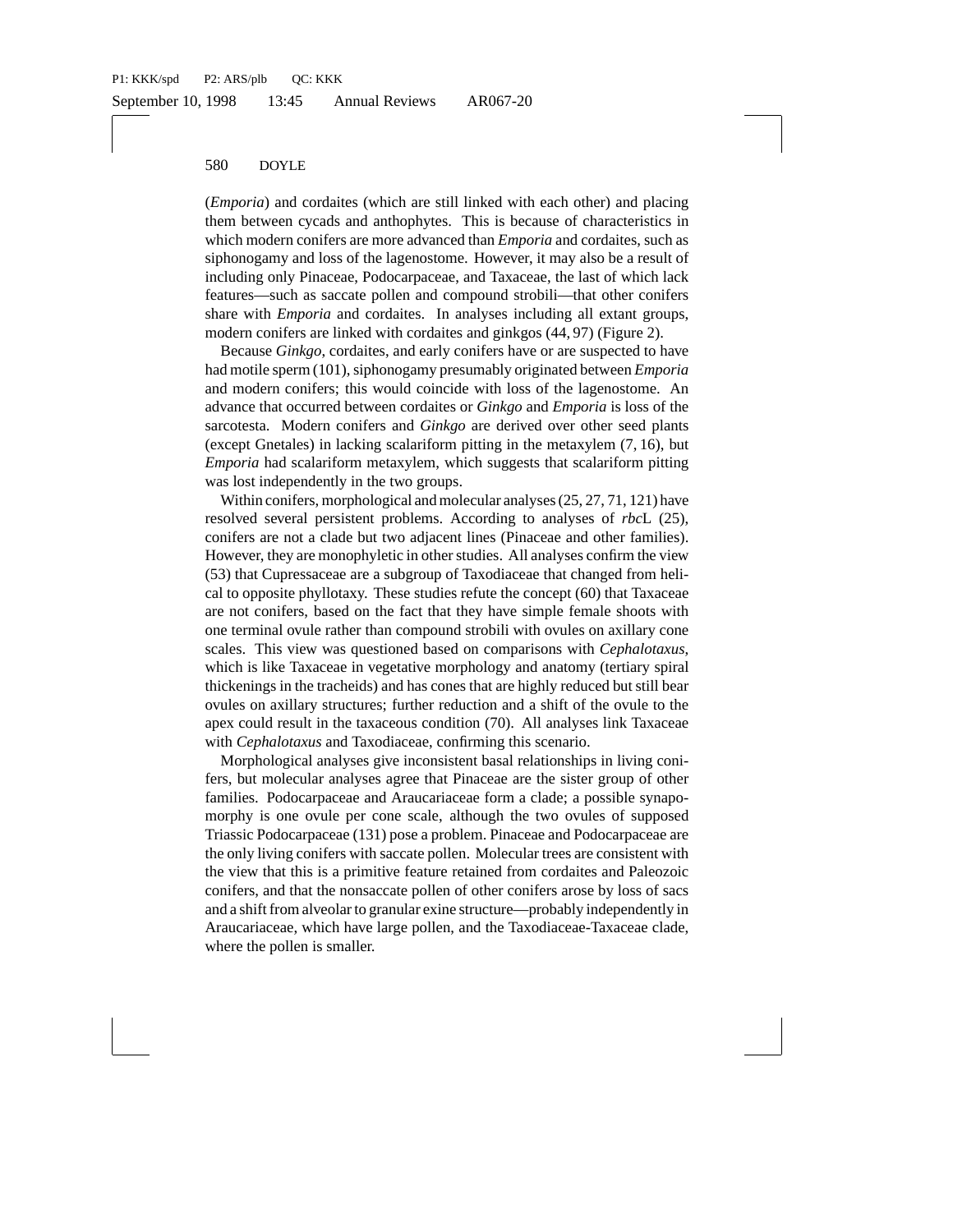### *Ginkgos*

*Ginkgo* and its fossil relatives have been considered coniferophytes because they have simple, dichotomously veined leaves, simple strobili in the axils of leaves, and platyspermic seeds. Florin (59) proposed the Permian genus *Trichopitys* as a link because it had axillary female short shoots like those of Paleozoic conifers. *Karkenia* and *Baiera* had strobili bearing many ovules (4, 140), supporting the view that the biovulate stalk of *Ginkgo* is a reduced strobilus. However, this interpretation was questioned by Meyen (94), who argued that the short shoots of *Trichopitys* were actually pinnate structures. He associated ginkgos with Permian-Triassic peltasperms, which were also platyspermic, showed transitions from pinnate to dichotomous leaves, and sometimes had ginkgo-like nonsaccate monosulcate pollen. Mesozoic Czekanowskiales had ginkgo-like leaves and short shoots but female strobili of "capsules" composed of two valves with seeds on their facing surfaces; if these are related to ginkgos, they could be a link with peltasperms, which had seeds on paddle-like sporophylls. Other possible relatives are the Paleozoic Rufloriaceae of Siberia, which had cordaite-like strap-shaped leaves but simple male and female strobili (94).

Phylogenetic analyses have not resolved these issues. Some studies associate ginkgos with coniferophytes (30, 44, 46, 97), but others place them elsewhere in platysperms, sometimes with peltasperms and/or cycads (47, 111). Neither Czekanowskiales nor Rufloriaceae have been included in these studies because so many of their characteristics are unknown. Some molecular analyses link *Ginkgo* and cycads (27, 66); this could mean that both groups are peltasperm derivatives. Chaw et al (27) listed several morphological features—such as haustorial pollen tube, motile sperm, and free-nuclear megagametophyte and embryo development—as support for a *Ginkgo*-cycad relationship, but these are basic seed plant states that do not favor any relationship. However, nonsaccate monosulcate pollen could be a synapomorphy of *Ginkgo*, cycads, and some peltasperms.

## *Angiosperms and Gnetales*

The most controversial topic in seed plant phylogeny is the relationship of angiosperms and Gnetales. The englerian theory (137) held that angiosperms were derived from Gnetales, homologizing the compound strobili of Gnetales, which consist of simple, unisexual, flower-like units in the axils of bracts, with the inflorescences of Amentiferae, which are also made up of simple flowers. This view lost favor with increasing evidence that Magnoliidae (which usually have complex, bisexual flowers) are primitive in angiosperms. Arber & Parkin (2, 3) also thought angiosperms and Gnetales were related, but they linked them with Mesozoic Bennettitales, which had large, often bisexual flowers, implying that the flowers of Gnetales and Amentiferae are reduced. Angiosperms have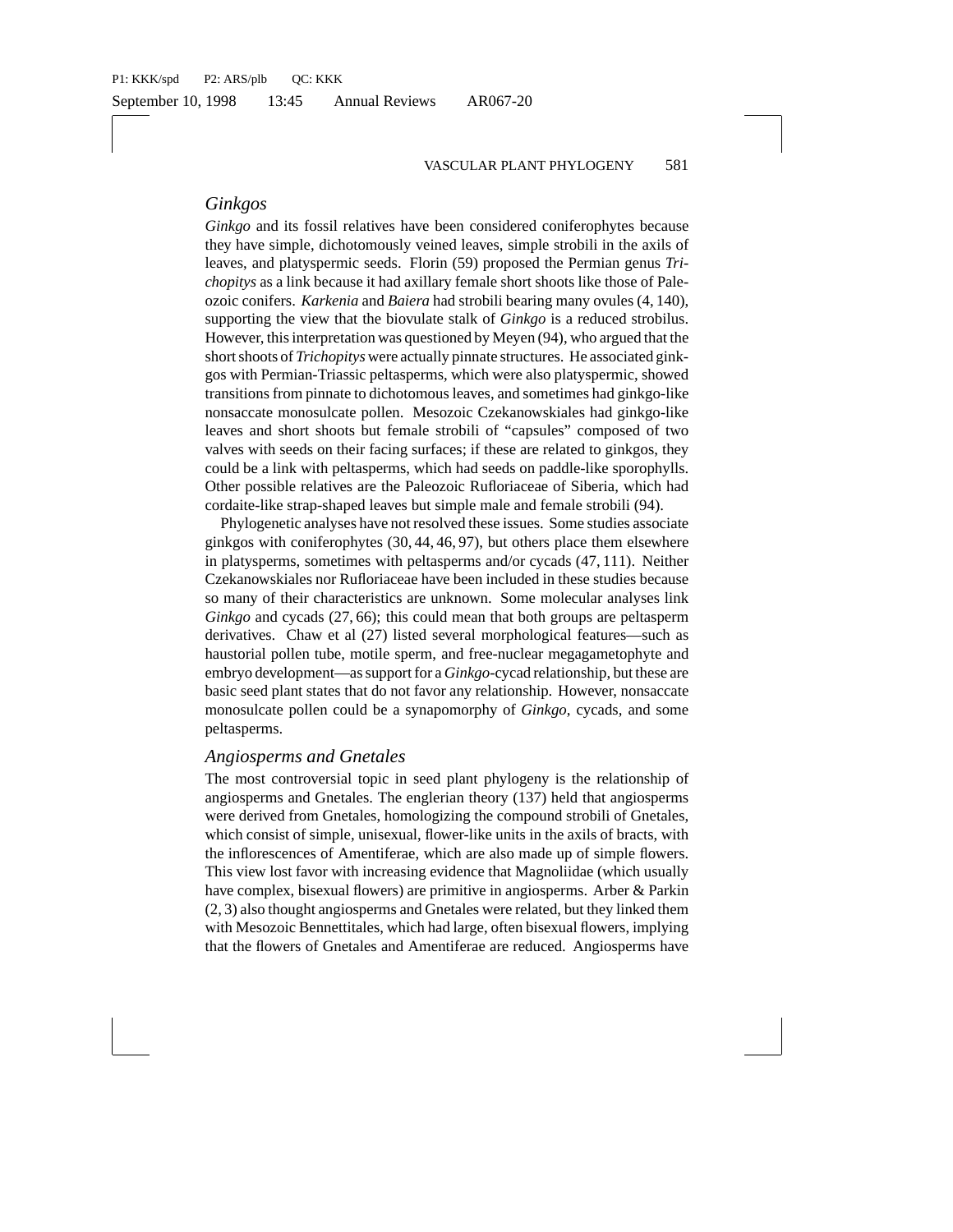also been associated with Permian and Mesozoic seed ferns such as *Caytonia* (42, 65, 120) or glossopterids (106, 120). *Caytonia* had reflexed seed-bearing "cupules" borne in two rows on a rachis; glossopterids had one or more cupules or sporophylls on top of a leaflike bract (bract-sporophyll or bract-cupule complex). This would explain the morphology of most angiosperm ovules, which are bitegmic (with two integuments) and anatropous (reflexed): If the ovules in a *Caytonia* cupule were reduced to one, the cupule wall would provide a homolog for the outer integument, and the whole structure would be reflexed. The carpel might be derived by widening and folding of the *Caytonia* rachis, or by folding of the glossopterid bract. As for Gnetales, Eames (52) linked *Ephedra* with coniferophytes and *Welwitschia* and *Gnetum* with Bennettitales, whereas others (7, 16, 42) associated all three genera with coniferophytes, based on their compound stobili, lack of scalariform pitting in the primary xylem, and linear leaves (in *Ephedra* and *Welwitschia*).

Morphological analyses of seed plants have produced conflicting updated versions of these views, although they have resolved some issues. In particular, they all indicate that Gnetales are the closest living relatives of angiosperms, along with Bennettitales and the Cretaceous genus *Pentoxylon*. They also agree on the arrangement of the three genera of Gnetales, with *Welwitschia* and *Gnetum* linked by complex leaf venation, reduction of the male gametophyte, and tetrasporic development and incomplete cellularization of the female gametophyte, with free nuclei functioning as eggs. This implies that Gnetales originally had pollen of the striate ephedroid type seen in *Ephedra* and *Welwitschia*, which was reduced to spiny and inaperturate in *Gnetum*.

The first analyses (30, 46, 47) linked angiosperms, Gnetales, and Bennettitales, called anthophytes, with *Caytonia*, glossopterids, and Triassic corystosperms. This implies (*a*) that flowers (short axes with closely aggregated sporophylls) originated not in angiosperms but in their common ancestor with Gnetales and Bennettitales, before the ovules were enclosed in a carpel, and were reduced and grouped into compound strobili in Gnetales (a convergence with coniferophytes) and (*b*) that angiosperm ovules were derived from cupules of a *Caytonia* or glossopterid type. Crane (30) directly linked angiosperms with Gnetales, but Doyle & Donoghue (46,47) placed angiosperms basal in anthophytes. Trees of the latter type imply that the vessels of angiosperms and Gnetales are convergent because Bennettitales and *Pentoxylon* were vesselless. Although both groups have two integuments, the outer integument of Gnetales corresponds to the perianth of the male flowers and of Bennettitales. The real synapomorphies of the two groups are more cryptic: a tunica in the apical meristem, lignin chemistry (Mäule reaction), loss of sacs and shift to granular exine in the pollen, and reduction of the megaspore wall (shared with Bennettitales and *Caytonia*). The most interesting synapomorphy is double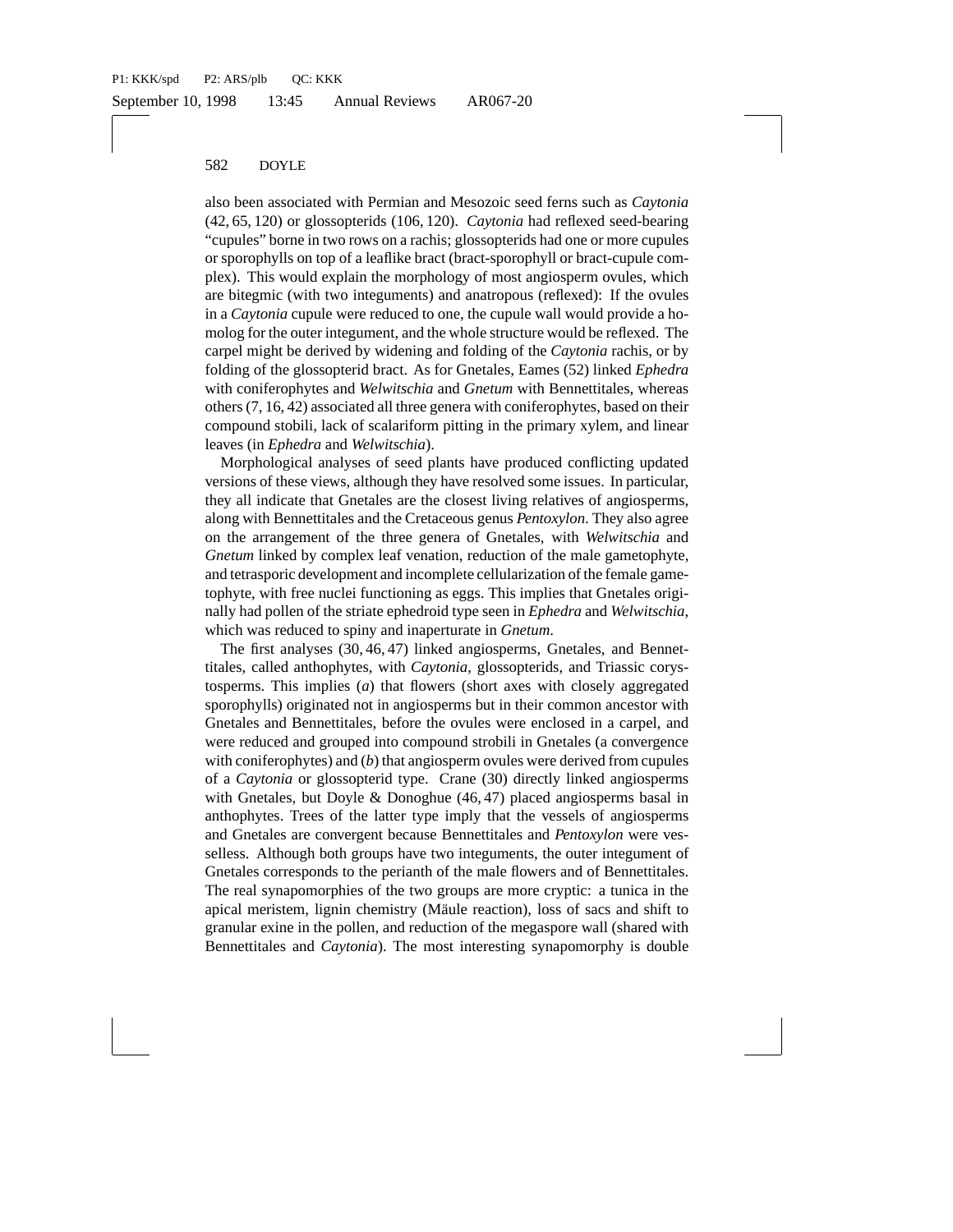fertilization, presumably of the type documented in Gnetales (22, 61), where both sperm produced by the male gametophyte fuse with nuclei in the female gametophyte but the second fusion produces an extra zygote rather than triploid endosperm. This implies that endosperm originated later on the angiosperm line, probably from the extra embryo (62).

These analyses treated angiosperms as a single taxon, which required questionable assumptions about basic states. One attempt to correct this problem (44) included 11 angiosperms and *Piroconites*, a Jurassic gnetalian relative with opposite, linear leaves and ephedroid pollen but glossopterid-like fertile structures (133). This gave generally similar trees, but with *Caytonia* on the line to angiosperms and glossopterids at or near the base (Figure 2). According to these trees, typical flowers arose independently in angiosperms, Bennettitales, and Gnetales. The whole clade originally had *Glossopteris*-like simple leaves with simple-reticulate venation and cupules attached to a bract, hence the name glossophytes. The bract-cupule complex was retained up to *Piroconites* on the line to Gnetales; cupules became anatropous on the *Caytonia*-angiosperm line only. In Gnetales, the bract-cupule complex was reduced to one ovule and shifted to the apex of an axillary branch; a possible intermediate is *Dechellyia* (6), a Triassic plant with opposite leaves and winged seeds (if the wing is derived from the bract). The original leaf became palmately compound in *Caytonia* (with four leaflets that resemble *Glossopteris* leaves), complex-reticulate by interpolation of finer veins in angiosperms, simple or pinnately dissected with secondarily open venation in Bennettitales and *Pentoxylon*, linear and opposite in *Piroconites* and Gnetales, and angiosperm-like in *Gnetum* (another convergence).

This scheme specifies a sequence of origin of angiosperm features: simple leaves, reticulate venation, loss of the lagenostome, and a carpel prototype below glossopterids; reduced megaspore wall, nonsaccate pollen, and granular exine above glossopterids; anatropous cupule/ovule and flat stomata below *Caytonia*; complex venation, flower, simple stamen with two pairs of microsporangia, and carpel closure in angiosperms. Features of angiosperms and Gnetales that are unknown in fossils—such as tunica, Mäule reaction, and double fertilization—could have arisen as far back as glossopterids. Unfossilizable features known only in angiosperms—such as companion cells in the phloem, three-nucleate male gametophyte, eight-nucleate female gametophyte, and endosperm—originated later, above or below *Caytonia*. By reducing the number of features that have no homologs in other groups, this scheme would reduce the mystery of the origin of angiosperms.

Other analyses have found very different trees, some of which are only slightly less parsimonious in terms of the data sets just discussed. Most notable are neo-englerian trees, in which anthophytes are linked with coniferophytes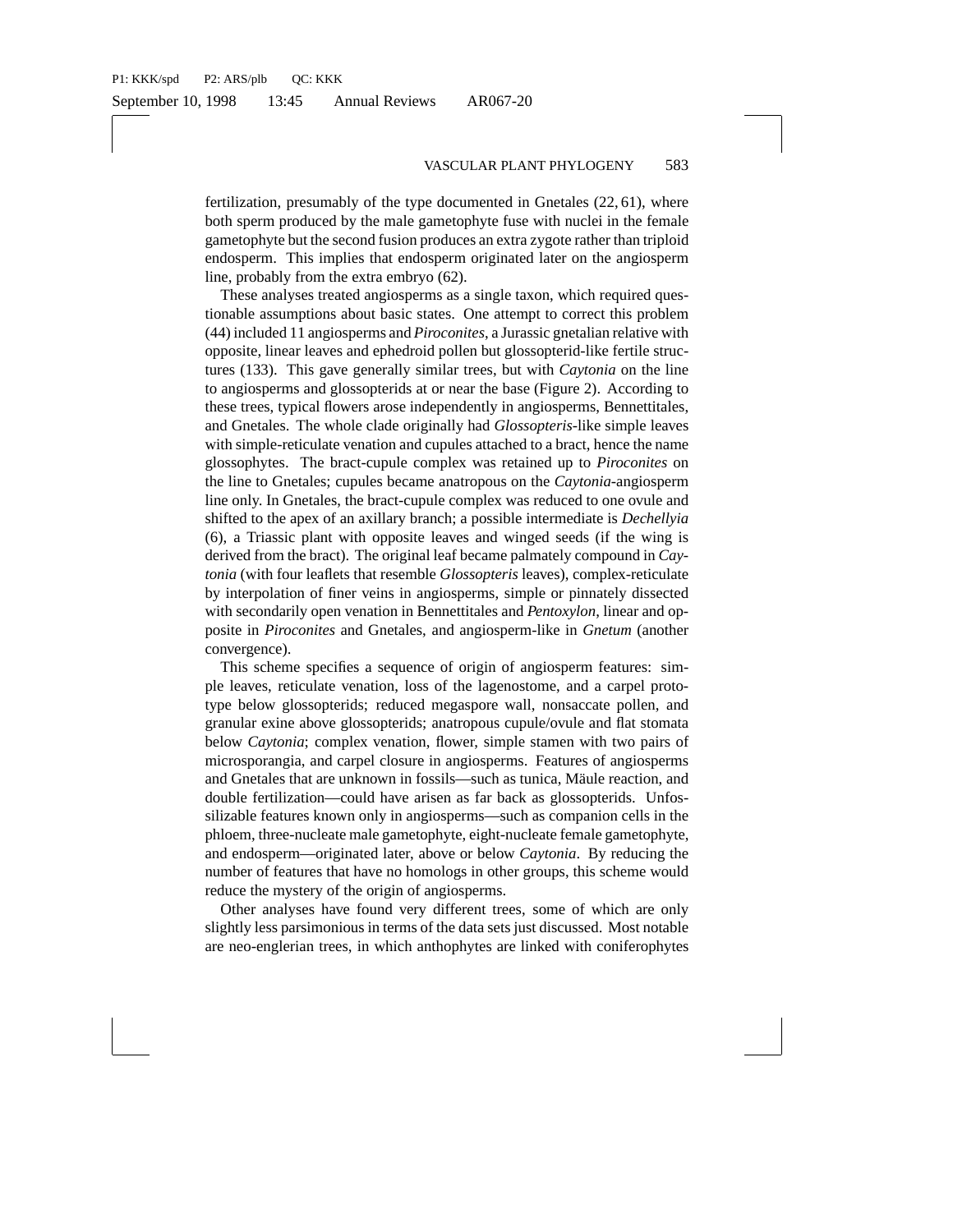rather than*Caytonia* and glossopterids. This would mean that the simple flowers of Gnetales are primitive and derived from axillary short shoots of coniferophytes, whereas complex flowers in angiosperms originated by aggregation or elaboration of parts (43). The outer integument might be derived from the perianth of Gnetales and, ultimately, the sterile appendages of a short shoot; the carpel might be derived from the subtending bract. Somewhat similar trees were found by Rothwell & Serbet (111). Analyses of modern plants only (47, 87) also link angiosperms and Gnetales with conifers, although this would not exclude inserting glossopterids and *Caytonia* between them. A potential conifer-anthophyte synapomorphy is siphonogamy, which originates twice on previous trees; however, this is not so if *Emporia* is related to conifers and had no pollen tube (101). In trees of Nixon et al (97), who included 18 angiosperms, angiosperms are nested within Gnetales and linked with *Welwitschia* and *Gnetum* on leaf and embryological features, so that Gnetales are paraphyletic and angiosperms are derived from a gnetalian prototype.

Molecular studies appear to resolve some of these issues, but they introduce new conflicts (Figure 3). They do not directly address the position of fossils, which is essential in order to formulate and test hypotheses on the origin of flowers, carpels, and bitegmic ovules. However, except for early analyses with few taxa, they all indicate that both angiosperms and Gnetales are monophyletic, supported by high bootstrap values (1, 18, 27, 48, 66, 69, 72). They therefore refute trees in which Gnetales are paraphyletic (97), as does closer examination of the characters that link angiosperms, *Welwitschia*, and *Gnetum* (44). Most also confirm the basal position of *Ephedra* in Gnetales. However, in most molecular studies, angiosperms and Gnetales are not related at all. They are sister groups in some analyses of partial rRNA sequences (69), whereas cycads, *Ginkgo*, and conifers form a clade at the base of seed plants. However, with different taxon sampling or method of analysis, angiosperms are linked with cycads, *Ginkgo*, and conifers, and Gnetales are basal, a result also found with *rbc*L (1). With other *rbc*L data (72) and 28S rDNA (121), angiosperms are basal and Gnetales are linked with cycads, *Ginkgo*, and conifers. These variations are a function of rooting, which could be incorrect because living outgroups are so distant—angiosperms and Gnetales would be related if seed plants were rerooted among cycads, *Ginkgo*, and conifers, as in morphological trees. However, this is not true of trees based on *cpITS* (66), 18S (27), and *coxI* (18), in which angiosperms are basal but Gnetales are linked with conifers. If such trees are correct, we are farther from understanding the origin of angiosperms than we thought because there is no modern seed plant group that shares special homologies with angiosperms.

The lack of a molecular signal linking angiosperms and Gnetales may seem to be a major conflict between morphological and molecular data, but the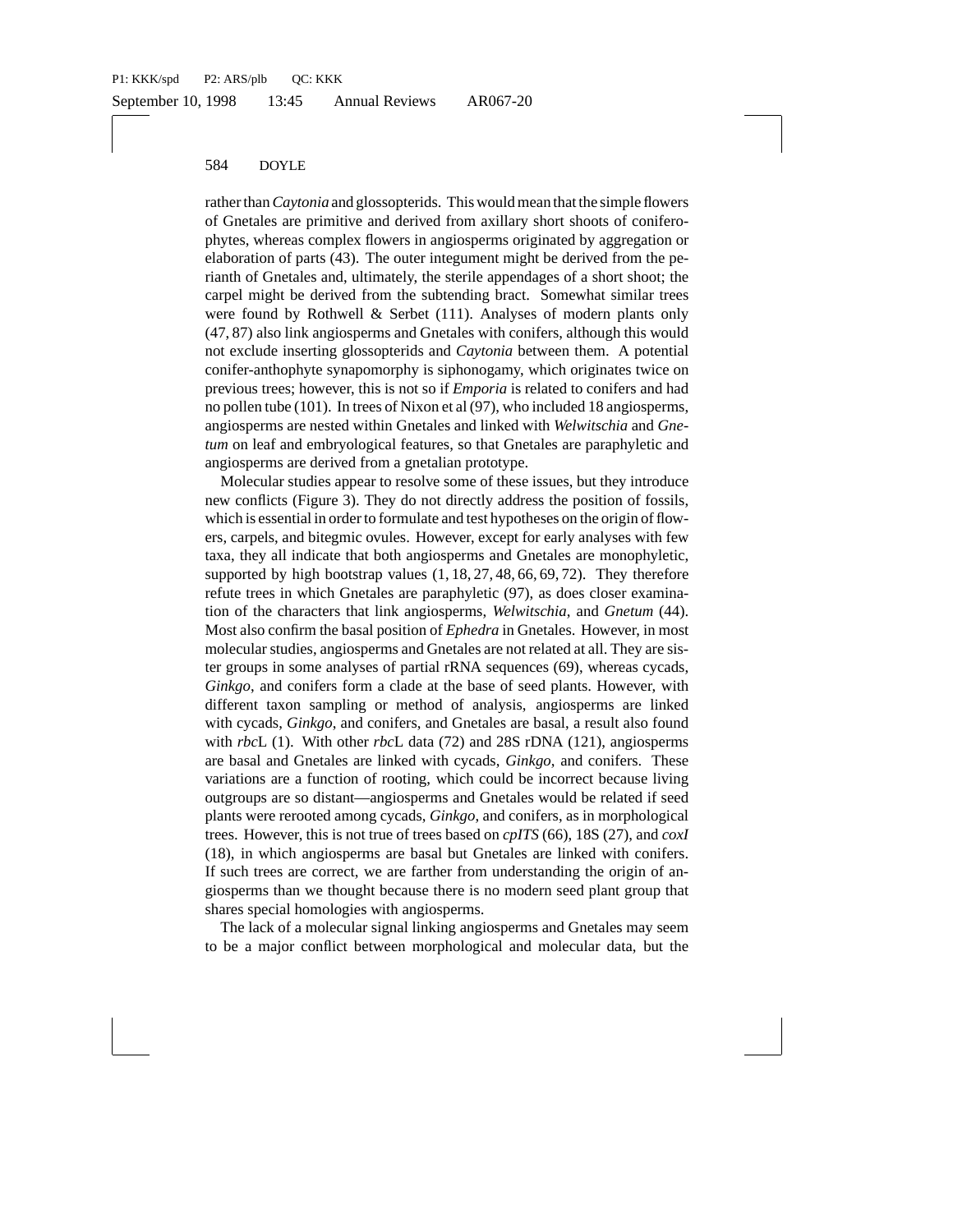

Figure 3 Relationships among living groups of seed plants found in different analyses of morphological and molecular data. *Figure 3* Relationships among living groups of seed plants found in different analyses of morphological and molecular data.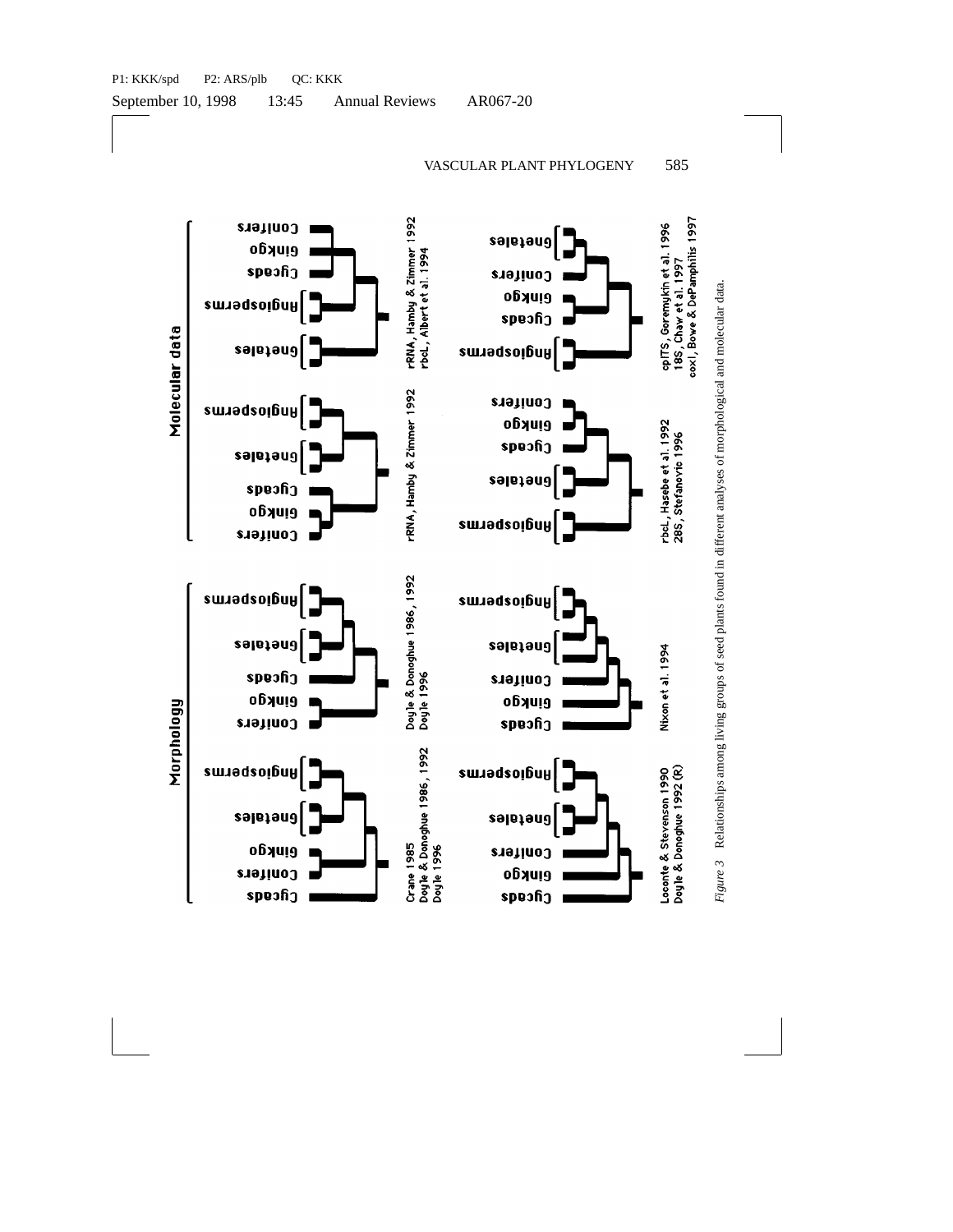variations among molecular trees raise doubts about the ability of molecular data to resolve relationships at this level. In addition, the bootstrap support for arrangements that separate the two groups is low. The lack of resolution could be due to problems expected in rapid ancient radiations (41)—too few molecular synapomorphies and too much time for homoplasy on the long branches leading to modern taxa. Conifers, cycads, *Ginkgo*, and glossopterids diverged in the Late Carboniferous, all being known in that epoch or the Permian, and earlier seed plants being more primitive. Furthermore, the number of morphological characteristics that contradict the molecular arrangements is high. With the data set of Doyle (44), when angiosperms or Gnetales are forced to the base of living seed plants (45), the resulting trees are at least four to five steps longer than the shortest trees. They may be nine to ten steps longer because they assume that five states of angiosperms and Gnetales that are unknown in fossils (e.g. tunica, double fertilization) are primitive in seed plants whereas, other data suggest they are derived. These trees also conflict with the stratigraphic record (45): The oldest groups branch off first (Devonian-Carboniferous seed ferns), then the two youngest lines (angiosperms, Gnetales, and their fossil relatives), and finally taxa of intermediate age (cycads, ginkgos, conifers).

# ANGIOSPERMS

Because of the vast diversity of angiosperms, there have been no morphological analyses of the whole group, although there have been studies of basal relationships and many subgroups. These have been overshadowed by molecular analyses of three genes in several hundred taxa: *rbc*L (25, 107), 18S (118), and *atp*B (114). These analyses give broadly consistent results (Figure 4), which in many cases conflict with earlier classifications but in hindsight make sense in terms of morphology. In particular, they break up many of the widely used subclasses of Takhtajan (127, 128) and Cronquist (34, 35). However, positions of many "floater" taxa vary among analyses. Combination of the three data sets promises to resolve many of the conflicts (117), but sampling of the same taxa is not yet complete.

# *Basal Relationships*

Traditionally, much discussion focused on which living angiosperms are most primitive, a problem closely related to that of rooting (which taxa are basal). Most authors agreed that the most primitive angiosperms are in the subclass Magnoliidae (34, 35, 127, 128), a paraphyletic grade united by retention of monosulcate pollen and other gymnosperm features. However, this permits a wide range of hypotheses because magnoliids vary in habit from woody to herbaceous and in flowers from showy and bisexual to extremely simple.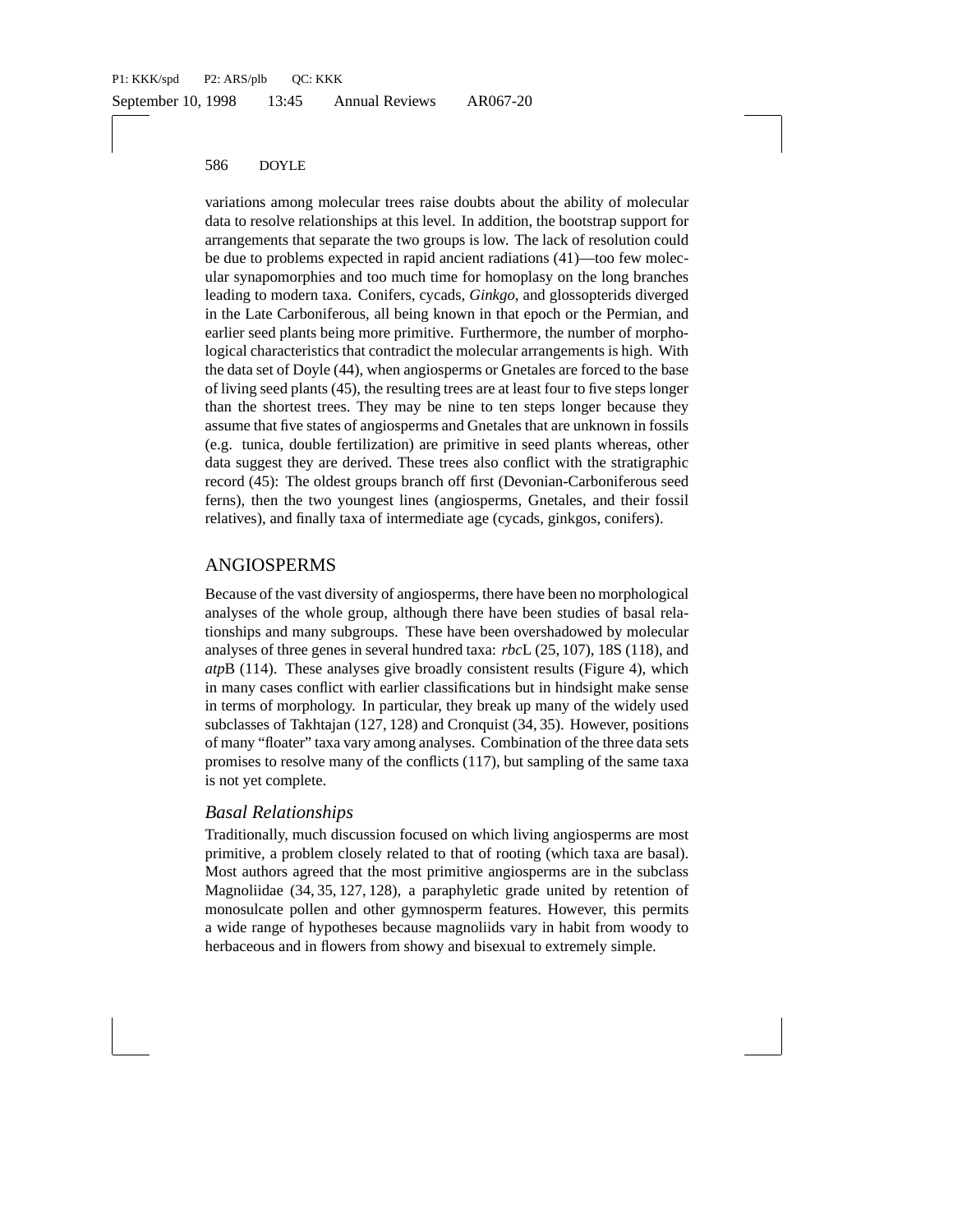

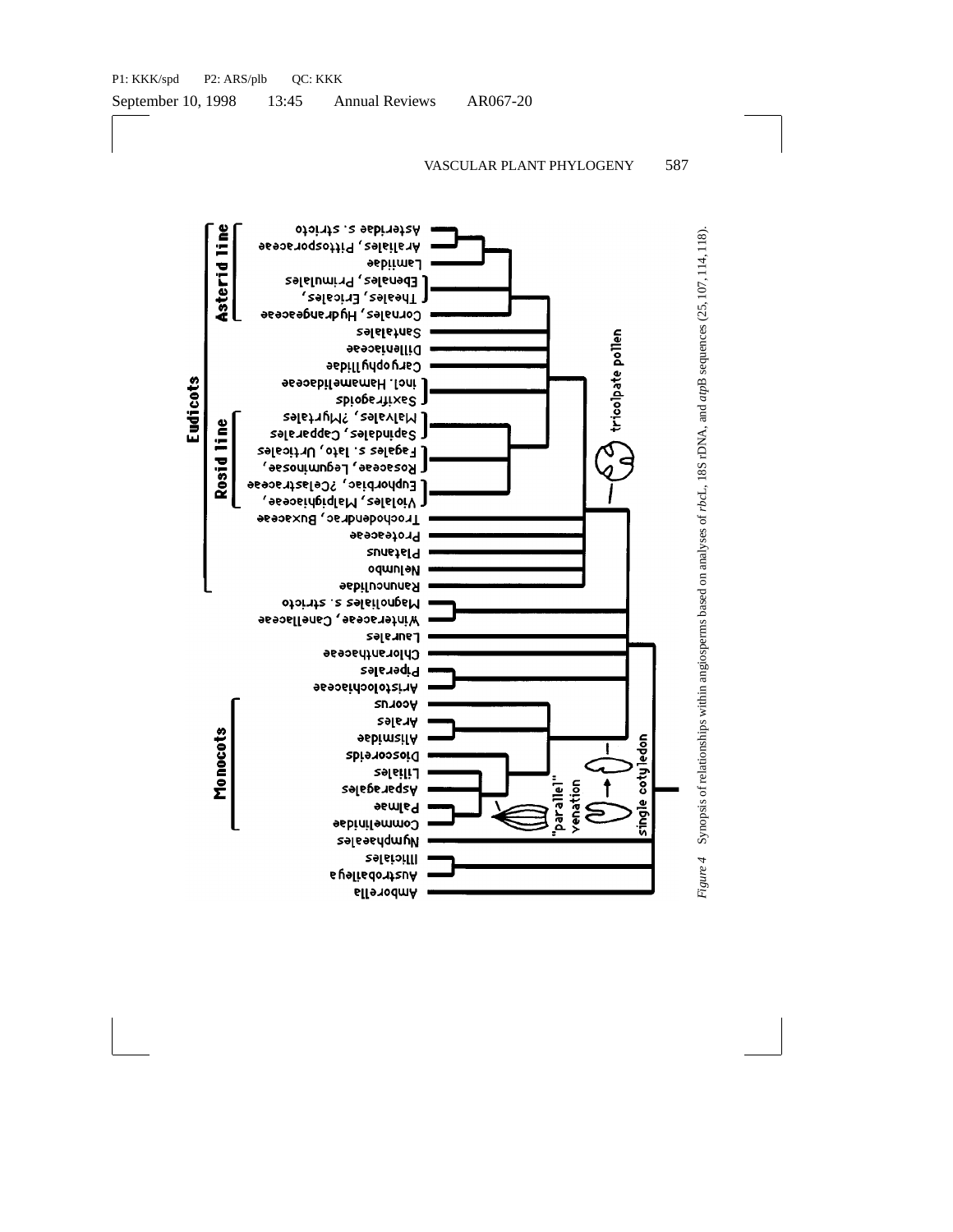Morphological analyses have given several rootings, depending in part on choice of outgroups. Using Bennettitales, Gnetales, and *Caytonia* to polarize characters, Donoghue & Doyle (39) found that the basal branch was Magnoliales, which have granular monosulcate pollen (like Bennettitales and Gnetales), followed by other woody magnoliids (Laurales, Winteraceae, Illiciales). This implies that woody habit, pinnately veined leaves, showy bisexual flowers, and laminar stamens are primitive. Herbaceous magnoliids (Nymphaeales, Piperales, Aristolochiaceae) and monocots formed a clade called paleoherbs, showing a shift to herbaceous habit, palmately veined leaves, and stamens with a well-differentiated filament. These results generally agree with traditional ideas on polarity, except in implying that the lack of vessels in Winteraceae and other groups is due to loss because they are nested among taxa with vessels. However, trees rooted among paleoherbs were only one step longer, and these were favored in later seed plant analyses (44) (Figure 2). This implies that herbaceous habit, palmate venation, and differentiated stamens were primitive; flowers would still be bisexual, with a perianth, but trimerous. Loconte & Stevenson (88), who used Gnetales as the outgroup, found the basal line to be Calycanthales, a woody group usually placed in Laurales. Taylor & Hickey (129) and Nixon et al (97) nested angiosperms in Gnetales, and the basal line was Chloranthaceae (reduced Laurales in 39), which resemble Gnetales in having opposite leaves, simple flowers, and orthotropous ovules.

Analyses of partial rRNA sequences (48, 69) and *cpITS* (66) also rooted angiosperms among paleoherbs, with aquatic Nymphaeales basal. The first large analysis, of *rbc*L (25), placed the reduced aquatic genus *Ceratophyllum* at the base, whereas the remaining angiosperms split into (*a*) other magnoliids and monocots and (*b*) eudicots. However, judging from various experiments and other molecular results, this is probably a long-branch effect (38, 103). Both 18S (118) and *atp*B (114) place Nymphaeales near the base but variously associated with three woody taxa: *Amborella*, a vesselless shrub, and *Austrobaileya*, a liana, both often placed in Laurales, and Illiciales, which are small trees and lianas. When these data are combined with *rbc*L, the same result is found (117). Based on these trees, it cannot be inferred whether the first angiosperms were woody magnoliids or paleoherbs. However, the basal taxa do share one primitive-looking feature (56, 78): In most angiosperms the carpel margins are closed by postgenital fusion of the epidermal layers, but here they are sealed by a secretion.

Among magnoliids, molecular data imply that Magnoliales (purged of Winteraceae, *Austrobaileya*, and *Lactoris*) form a clade; apparently their granular exine structure is secondary, not primitive. Morphological analyses (39, 88) linked Winteraceae with Illiciales, but molecular data associate them with Canellaceae (the next-closest group in some morphological trees), which have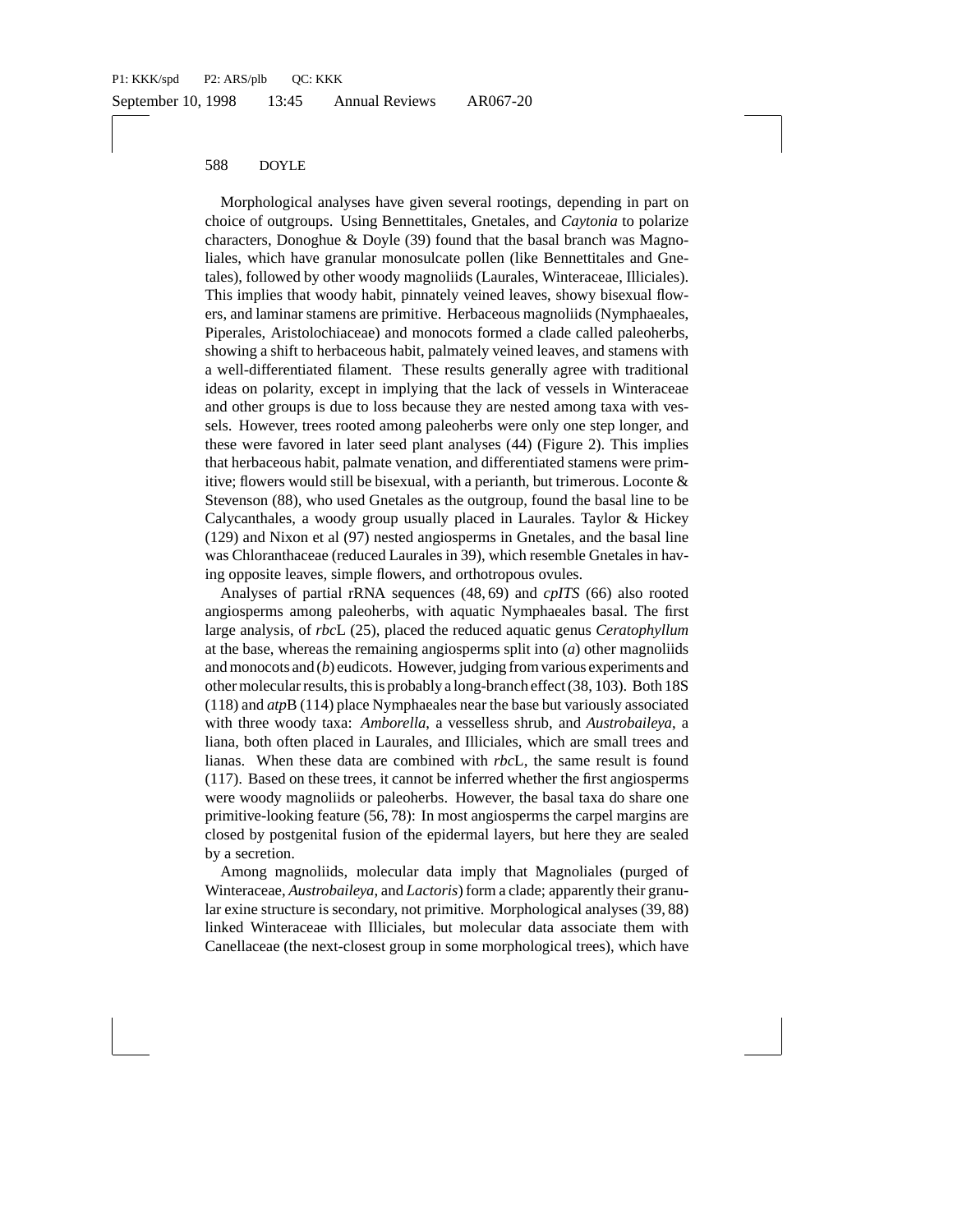fused stamens and carpels but winteraceous leaves. Although molecular data move some former Laurales to the base of the angiosperms, the rest (Calycanthaceae, Monimiaceae s. lat., Lauraceae) form a clade united by nodal anatomy, hypanthium, and reduction in ovule number (105). The position of Chloranthaceae—which have been (*a*) linked with Piperales because they have no perianth and orthotropous ovules, (*b*) considered basal, and (*c*) interpreted as reduced Laurales—seems isolated and unresolved and may remain so until Trimeniaceae, which have similar but less reduced flowers (39, 55), are included. Among paleoherbs, molecular data confirm morphological indications (39) that Piperales and Aristolochiales form a clade and the controversial genus *Lactoris* belongs with Aristolochiaceae.

### *Eudicots*

Phylogenetic analyses indicate that all non-magnoliid dicots, which make up six to nine subclasses recognized by Takhtajan (127, 128) and Cronquist (34, 35), form a monophyletic group named eudicots (49). Their most obvious morphological synapomorphy is tricolpate (and derived) pollen; another is loss of the oil cells typical of most magnoliids. An apparent exception is Illiciales, described as having three fused colpi, but these colpi are oriented—not like those of eudicots—but like the arms of a branched sulcus (77). Takhtajan and Cronquist assumed that tricolpate pollen arose several times, but they gave little evidence for links between eudicots and different magnoliids. Morphological analyses (39, 88) unite herbaceous Ranunculidae (kept in Magnoliidae by Cronquist) and "lower" Hamamelidae, wind-pollinated trees with reduced flowers, such as Hamamelidaceae, *Platanus*, and Trochodendraceae (*Trochodendron*, *Tetracentron*). Eudicots are monophyletic in *rbc*L and *atp*B trees; with 18S, a few eudicots are inserted among magnoliids and vice versa, but the identity and position of these vary among shortest trees. In general, 18S shows more anomalous relationships than *rbc*L and *atp*B, an impression confirmed by tests of congruence among data sets (117). Outgroup relations of the eudicots are unresolved; in morphological analyses (39, 88) they are earlier linked with paleoherbs based on palmate leaf venation and differentiated stamens, but in molecular trees they occupy various positions among magnoliids.

Molecular data agree remarkably on which groups are near the base of the eudicots, although their exact order is unresolved. These are ranunculids (including Papaverales and, surprisingly, the woody genus *Euptelea*, considered a hamamelid), the aquatic *Nelumbo* [often placed in Nymphaeales, but anomalous in having tricolpate pollen and earlier linked with ranunculids (39)], several lower hamamelids (*Platanus*, Trochodendraceae), and some unexpected groups. One of the latter is Proteaceae, placed in Rosidae but suspected of being lower (80); consistent with this, Proteaceae have triporate pollen with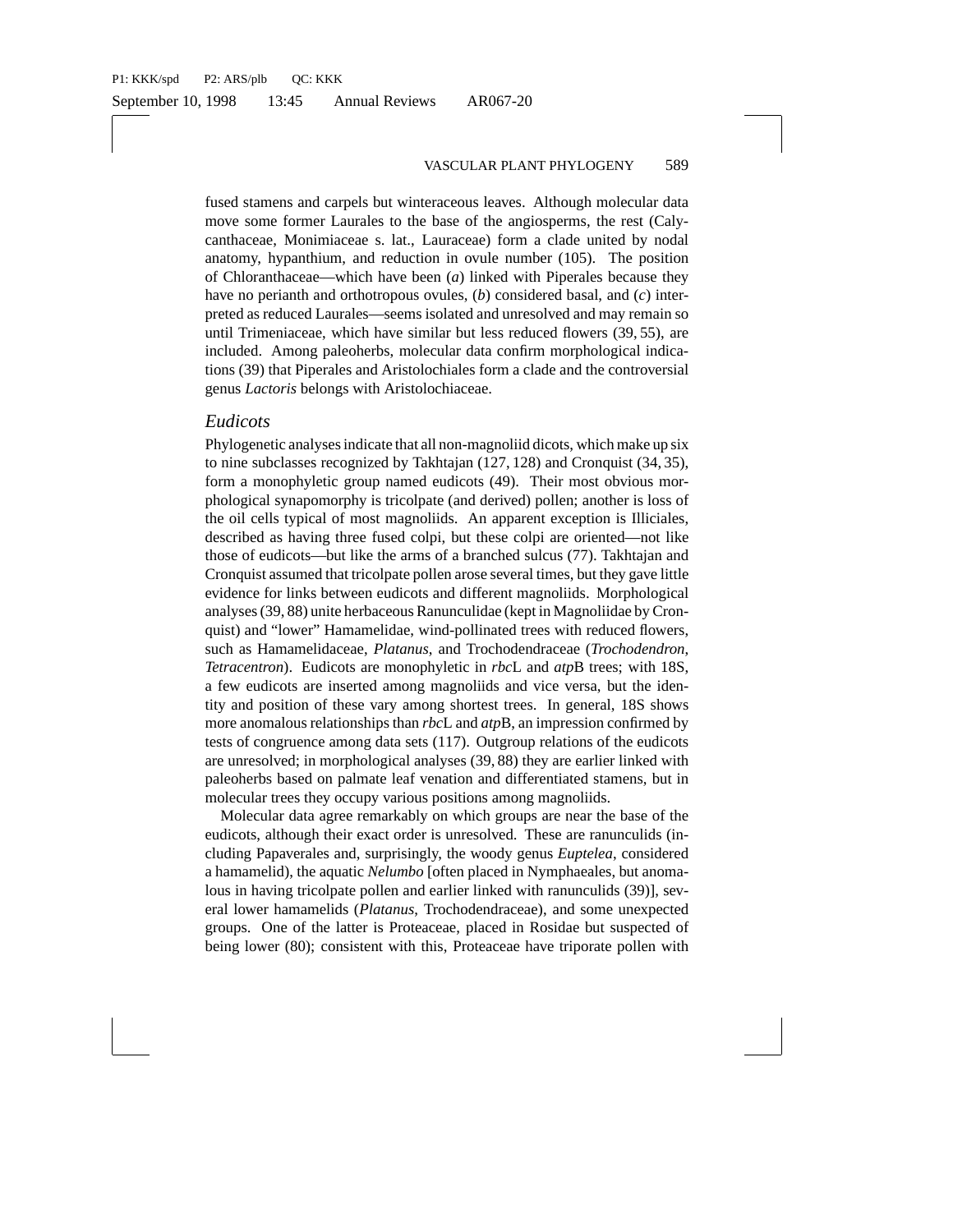simple pores, whereas most triporate rosids have compound pores. Another unexpected group is Buxaceae, often associated with Euphorbiaceae, which may be related to Trochodendraceae; both groups have striate-reticulate pollen. Many of these taxa have dimerous (or seemingly tetramerous) flowers, with parts in alternating pairs (Papaverales, Proteaceae, *Tetracentron*, Buxaceae). This suggests that a shift from trimerous or spiral-chaotic to dimerous floral phyllotaxy, later modified to pentamerous, is another synapomorphy of eudicots (51). Most Early Cretaceous eudicots are related to these lines [*Nelumbites*, platanoid leaves and inflorescences, buxaceous flowers (33, 50, 132)].

These results support a modified version of a scenario for floral and pollination evolution proposed by Walker  $\&$  Walker (135) and Ehrendorfer (54): that the transition from magnoliids to lower hamamelids was associated with floral reduction and loss of petals, as a result of spread into cooler areas where reversion from insect to wind pollination was favored, followed in the evolution of rosids and dilleniids by reorigination of petals from stamens to attract more advanced insects. However, more of the intermediate lines (ranunculids, *Nelumbo*) have petals than was thought, and the hypothesis that petals originated from stamens needs closer scrutiny in a phylogenetic and developmental context.

Above the lower eudicots, all three molecular data sets show a split into two huge clades, called Rosidae and Asteridae (25, 114, 118) but representing these groups only in a highly modified sense. I call these the rosid line and the asterid line. These results break up the Dilleniidae, which were distinguished from Rosidae on the direction of stamen initiation when stamens are numerous: centripetal in Rosidae (the normal acropetal order of appendage formation), centrifugal in Dilleniidae, often grouped into fascicles derived from five primordia. The specific partitioning of dilleniids was anticipated by Hickey  $\&$ Wolfe (76), based on leaf venation: Their palmate dilleniids belong to the rosid line, pinnate dilleniids to the asterid line. Centrifugal stamens apparently originated several times, probably as part of a widespread tendency for increase in stamen number (secondary polyandry) among more advanced insect-pollinated groups, which in other cases followed the centripetal route (54, 85). Both lines have basically tricolporate pollen (with compound apertures), an advance over the tricolpate type of lower eudicots.

Several smaller groups are not consistently associated with one line or the other. Many have primitive features such as tricolpate pollen, which suggests they belong below the rosid-asterid split. One is Caryophyllidae, known for their peculiar anatomy, embryology, and betalain pigments; it includes Polygonaceae, Plumbaginaceae, and more unexpectedly the insectivorous Droseraceae and Nepenthaceae. Contrary to some suggestions, these have no direct connection with Ranunculaceae. The saxifragoids (116) include woody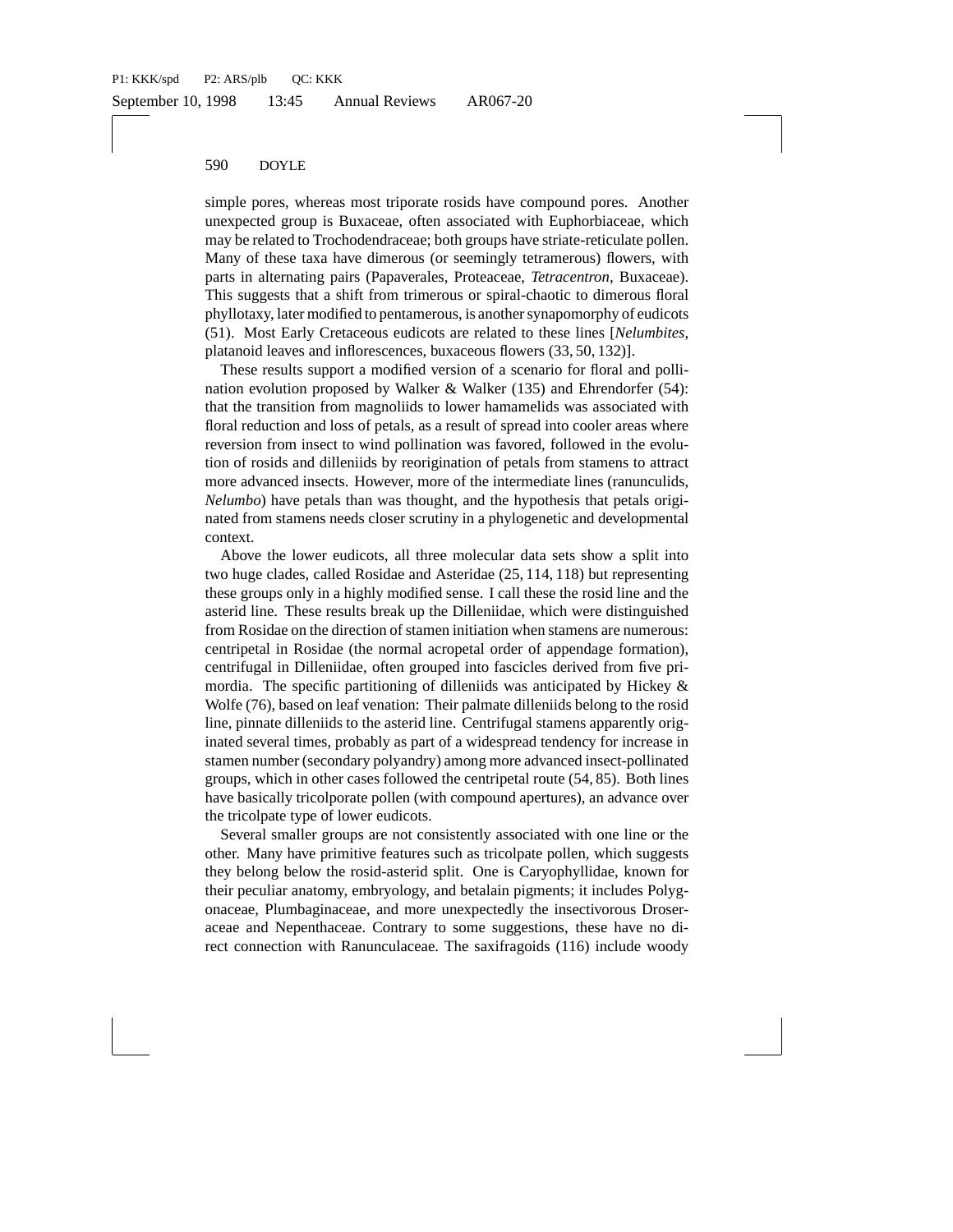Hamamelidaceae and *Cercidiphyllum*, put in Hamamelidae because of their reduced flowers, and mostly herbaceous Saxifragaceae, Crassulaceae (Rosidae), and *Paeonia* (Dilleniidae). This suggests a trend from wind-pollinated trees to insect-pollinated herbs. These groups often have palmately lobed leaves, two carpels, and a hypanthium. Many Saxifragaceae in the older sense, including most woody members, are scattered among rosids and asterids (25, 116). Three other lines are Dilleniaceae, which show no molecular relationship to other dilleniids and have more primitive tricolpate pollen and free carpels; Vitaceae, which like saxifragoids have two carpels and palmately lobed leaves; and Santalales, which show trends for parasitism and ovule reduction.

Molecular analyses have consistently revealed three major clades in the rosid line, plus several lines of more uncertain position.

One clade includes Rosaceae, Leguminosae, Rhamnaceae (Rosidae), and Cucurbitales (Dilleniidae). Most important, it also includes the wind-pollinated Amentiferae, or "higher" Hamamelidae, thought to represent the culmination of a trend to wind pollination begun in lower Hamamelidae. These consist of two separate lines, Urticales and Fagales s. lat. (93), including Fagaceae, Betulaceae, Juglandaceae, and Myricaceae. These results continue the dismemberment of the Hamamelidae. The idea that lower and higher hamamelids are unrelated was anticipated by palynology (134): Lower hamamelids have tricolpate pollen, whereas Urticales and most Fagales (except Fagaceae) have triporate pollen with compound pores, apparently derived from rosid-type tricolporate pollen via the triangular Normapolles of the Late Cretaceous (63). These groups thus represent independent later reversions from insect to wind pollination. Some data link Fagales with Cucurbitales; this may seem absurd, but both groups do have basically three carpels and an inferior ovary. Urticales are consistently linked with Rhamnaceae; this suggests that their four to five tepals, usually assumed to be sepals, are really petals because they are opposite the stamens, like the petals in Rhamnaceae. Legumes are always linked with Polygalaceae—an irony because polygalaceous flowers are superficially legume-like, but the similar-looking parts are not morphologically equivalent. A possible morphological synapomorphy of this whole clade is loss of endosperm in the seed.

The second clade includes Sapindales, many with pinnately compound leaves, and the dilleniid orders Capparales and Malvales (including Theales such as Dipterocarpaceae). Capparales are greatly expanded from older concepts (centered on Cruciferae and Capparaceae) to include almost all groups (except *Drypetes*) with glucosinolates (mustard oils), such as Caricaceae, Tropaeolaceae, and Limnanthaceae, formerly scattered among several orders (108). In this case, molecular data show that secondary compounds are of greater systematic value than was recognized. The connection of Capparales and Sapindales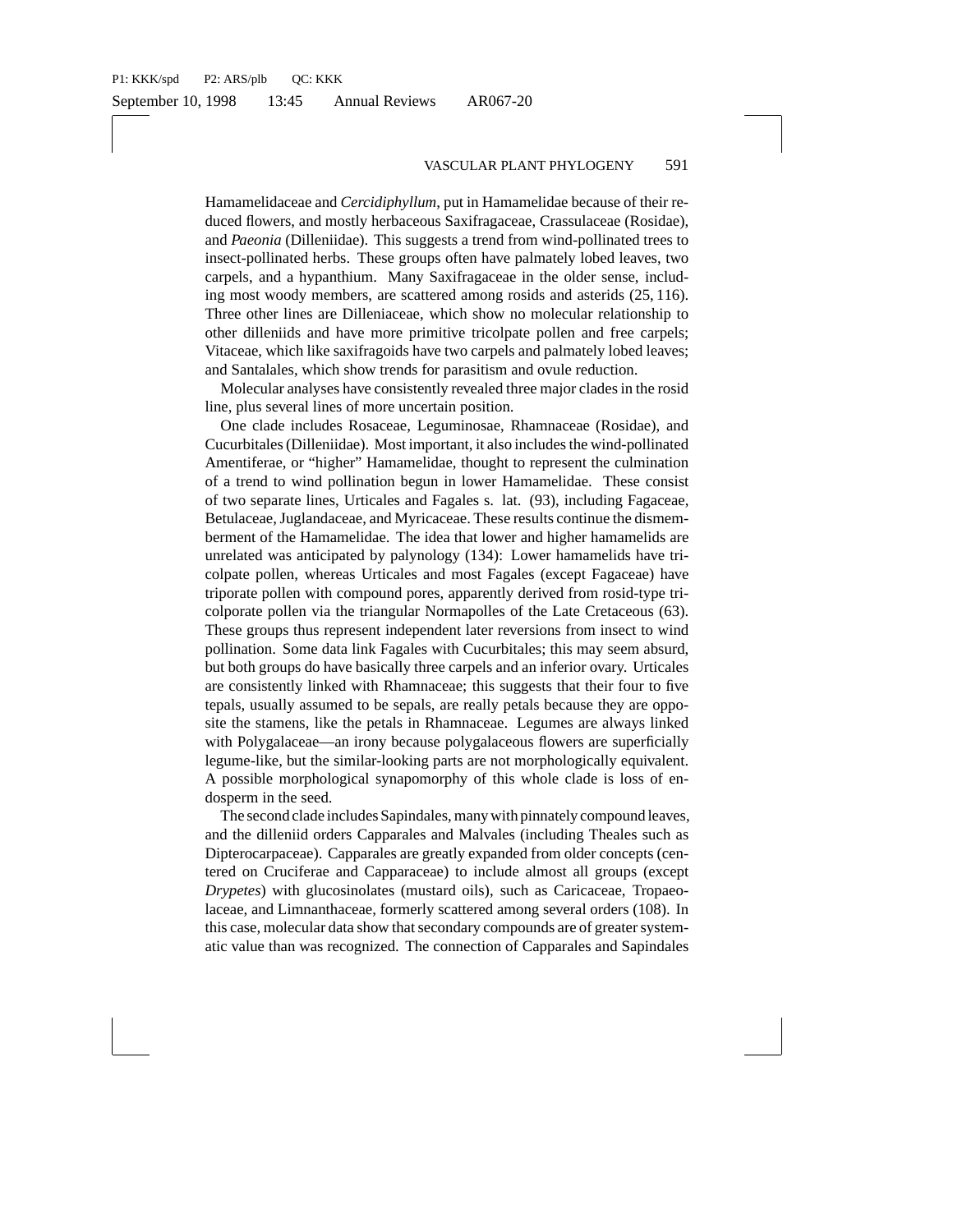is not surprising because several glucosinolate groups were formerly placed in Sapindales. Two lines more equivocally linked with this clade are Myrtales [including Vochysiaceae, which have only one stamen but myrtalian anatomy (28)] and Geraniales in a narrow sense.

The third clade includes Euphorbiaceae, Malpighiaceae, Linales, and many Violales. Interestingly, it has been debated whether Euphorbiaceae are rosids or dilleniids. These results imply that stamen fascicles are less significant than was thought, but the fact that many of these taxa have three carpels may be more significant. Two less securely associated lines are Celastrales (in a restricted sense) and Oxalidales, including Cunoniaceae, often considered a link between lower hamamelids and rosids.

The asterid line contains Asteridae in the original sense, with a sympetalous corolla and epipetalous stamens, plus Cornales (Rosidae) and the remaining Dilleniidae, including Ericales, some Theales, Primulales, and Ebenales. Many of the latter groups were once associated with asterids as Sympetalae, whereas Takhtajan (127, 128) considered Cornales a link between Rosidae and Asteridae. Philipson (100) anticipated the whole group based on unitegmictenuinucellate ovules and chemistry (iridoid substances), another example of the value of chemical characters, although exceptions to the ovule characters in lower groups imply that they originated in parallel or were easily reversed. Hydrangeaceae, considered woody Saxifragaceae, are strongly linked with Cornales (116). These results imply that the numerous stamens of Theaceae are an example of secondary increase, not primitive. The dilleniid groups vary between free and fused petals; better resolution is needed to judge whether sympetaly is homologous here and in higher asterids but was often reversed or whether it arose many times.

Molecular analyses confirm Takhtajan's (128) separation of Lamiidae from Asteridae. The two groups are also supported by a shift from trilacunar to unilacunar nodes in Lamiidae and from superior to inferior ovary in Asteridae. Small groups near the base of the two lines include Aquifoliaceae, *Escallonia* (formerly Saxifragaceae), and a clade consisting of *Garrya*, *Aucuba* (Cornales), and *Eucommia* (misplaced in Hamamelidae because of its reduced flowers). Within Lamiidae, Labiatae and Verbenaceae are not linked with Boraginaceae (34, 35) but instead are nested within Scrophulariales, which implies that the gynobasic styles and four nutlets of Boraginaceae and Labiatae are purely convergent.

Molecular data link two former rosid groups, Araliales (Apiales) and Pittosporaceae, with each other and with Asteridae, a relationship supported by chemical features such as polyacetylenes. Araliales differ from typical asterids in having free petals, but in ontogeny the petals arise from a ring-like primordium. This suggests that they had sympetalous ancestors (57). Molecular data refute the hypothesis (34, 35) that Compositae are related to Rubiaceae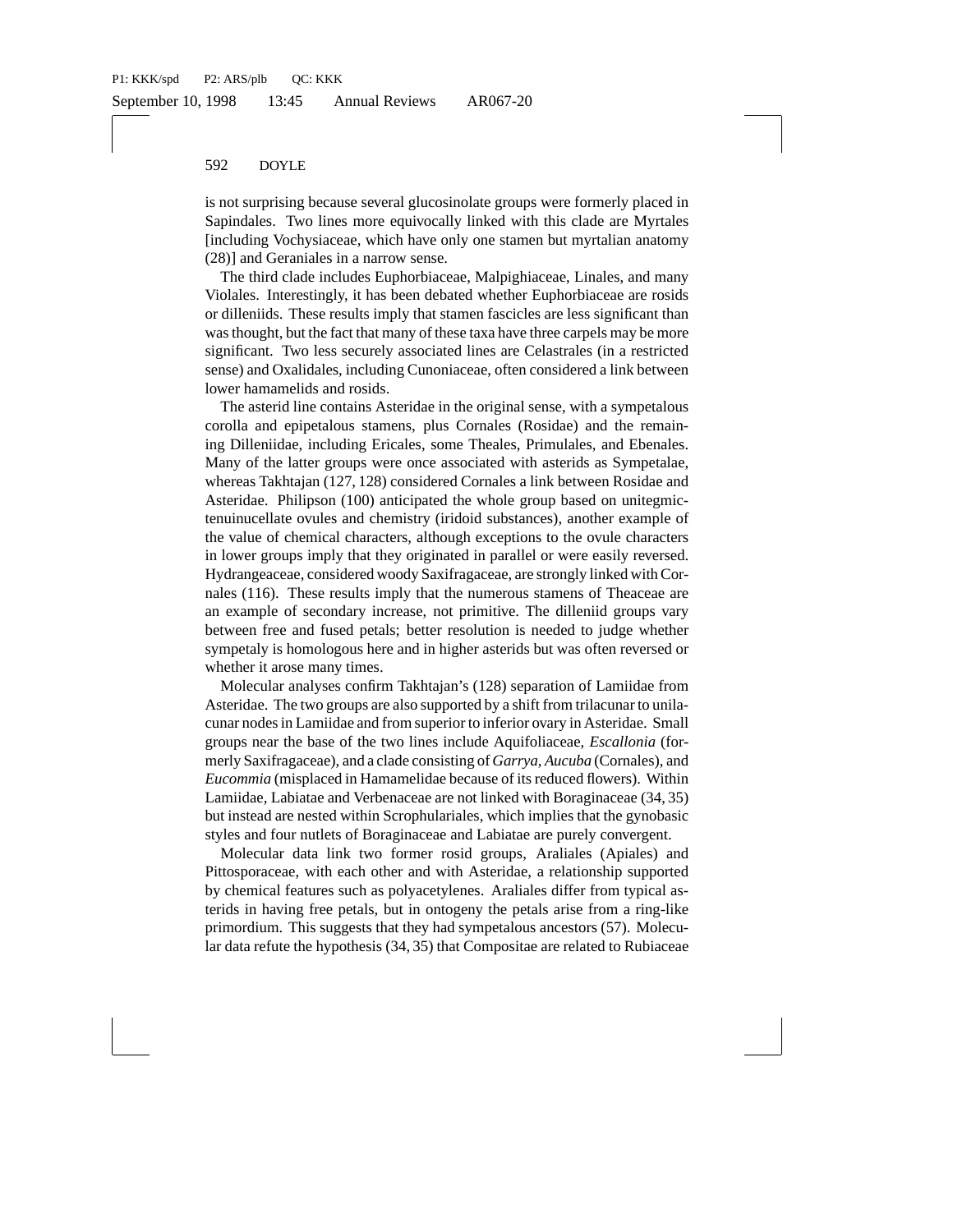(Gentianales, Lamiidae); instead, they are nested in Campanulales, which like Compositae have inulin as a storage product and a "plunger" pollen presentation mechanism. Within Compositae, both a chloroplast inversion and restriction site data support the basal position of Barnadesiinae, with bilabiate florets, and the derived status of Asteroideae, with disk and ray florets (79).

#### *Monocots*

Monocots are clearly nested among magnoliids, consistent with the fact that they retain monosulcate pollen, but their closest outgroups are still uncertain. Some morphological analyses (39, 48, 88) support the classic concept that monocots are related to Nymphaeales, based on loss of secondary growth and aquatic habit (as in alismids). This suggests that monocot advances such as linear leaves, scattered bundles, and one cotyledon arose in aquatic habitats. Other analyses of morphology (44) and partial rRNA and 18S sequences (15, 48) link them with Aristolochiaceae, the only outgroup with monocot-like PII sieve tube plastids. However, *rbc*L, the large 18S data set, and *atp*B (25, 114, 118) place them in inconsistent positions among paleoherbs and woody magnoliids.

Within monocots, molecular data confirm many suggestions of Dahlgren et al (36) and more recent morphological analyses (15, 124). Alismidae have often been considered primitive, based on free carpels, aquatic habit, and laminar placentation (as in Nymphaeales), but they have several advances over other monocots, such as trinucleate pollen and loss of endosperm. Instead, Dahlgren et al (36) linked alismids with Arales [placed in Arecidae by others (34, 35, 127)], based on extrorse anthers and amoeboid tapetum, and argued that the most primitive monocots are dioscoreids (Liliidae), which are lianas with palmately veined, dicot-like leaves, recalling Aristolochiaceae. Dioscoreids form a basal paraphyletic grade in morphological analyses (15, 124), but most molecular analyses (15, 25, 26, 37) place alismids and aroids together just below dioscoreids. An unexpectedly important taxon is *Acorus*, which was placed in Araceae because it has a spadix but differs in having equitant, unifacial leaves and magnoliid-like oil cells (68). *Acorus* is the sister group of all other monocots (25), linked with *Ceratophyllum* (114) or the primitive aroid *Gymnostachys*(37) in the same position, or dissociated from monocots entirely, near Piperales (15, 118). *rbc*L and fossil intermediates (126) confirm that the highly reduced, aquatic Lemnaceae are nested in Araceae, with the floating aquatic *Pistia*.

These results have important implications for monocot leaf evolution. In dicots, the blade develops from the upper zone of the leaf primordium, whereas in monocots, it usually develops from the lower leaf zone while the upper leaf zone becomes the apical "Vorläuferspitze"  $(14, 81)$ . This led to suggestions that monocots went through a stage in which the blade was lost. This might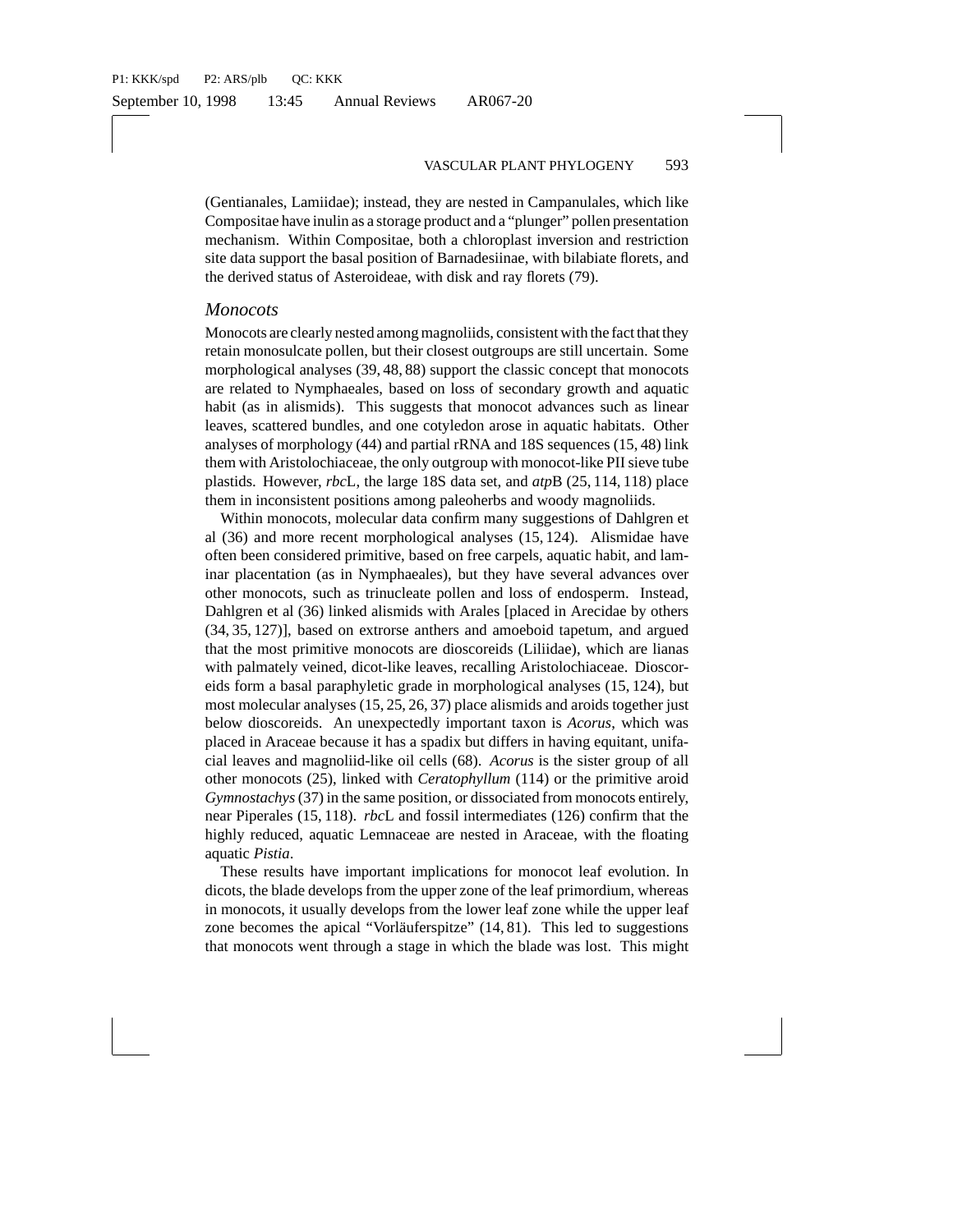seem less likely if the dicot-like leaves of dioscoreids were primitive. Although molecular trees indicate that dioscoreids are not basal, they still challenge the leaf reduction scenario because the blade develops from the upper leaf zone in *Acorus*, alismids, and aroids. This implies that the typical monocot pattern arose within the group (14). Contrary to usual assumptions, molecular data also imply that free carpels in monocots are secondarily derived from fused carpels (as in Aristolochiaceae) because apocarps (alismids, Melanthiaceae, some palms) are nested among syncarps.

As proposed by Dahlgren et al (36), *rbc*L data (24–26) group most Liliidae into two lines, Liliales and Asparagales. Derived features of Liliales include bulbs, spotted tepals, and tepalar nectaries. Asparagales, which include several secondarily woody lines, have capsules containing seeds with a black phytomelan crust or berries. Dahlgren et al (36) linked Iridaceae and Orchidaceae with Liliales, but *rbc*L places both taxa near Asparagales, with orchids linked with Hypoxidaceae.

Continuing the breakup of Arecidae, *rbc*L and restriction site data (25, 26, 37, 86) confirm the view of Dahlgren et al (36) that palms are the sister group of Commelinidae, based on fluorescent epidermal cell walls (cell-wall bound ferulic acids). Two other arecid groups, Cyclanthaceae and Pandanaceae, belong near Liliales. Commelinids themselves appear to be monophyletic, united by a shift to starchy endosperm (as in cereal grasses). Dahlgren et al (36) admitted one exception to the cell wall character in commelinids, Velloziaceae, but *rbc*L places this family near Liliales (26).

Petaloid taxa (Zingiberales, Bromeliaceae, etc) occupy poorly resolved positions near the base of commelinids, whereas Gramineae and Cyperaceae are the culmination of two lines that show floral reduction for wind pollination. Molecular data (25, 37, 86) confirm that Juncaceae and Cyperaceae are related, as inferred from their diffuse centromeres, the tetrad pollen of Juncaceae, and the pseudomonads (tetrads in which three nuclei abort) of Cyperaceae. Typhales belong near here rather than being wind-pollinated aroids (130). Gramineae are linked with Restionaceae and, more closely, with *Joinvillea* (37, 82), which resembles grasses in having long and short epidermal cells.

# **CONCLUSIONS**

Judging from increasing congruence of results based on different kinds of data, phylogenetic analyses are approaching definitive answers to many of the most vexing questions of vascular plant phylogeny (relationships at the base of tracheophytes, within ferns, between cycadophytes and coniferophytes, and within eudicots and monocots). Other problems (rooting of angiosperms) may be resolved by addition of taxa and/or a combination of more molecular data sets.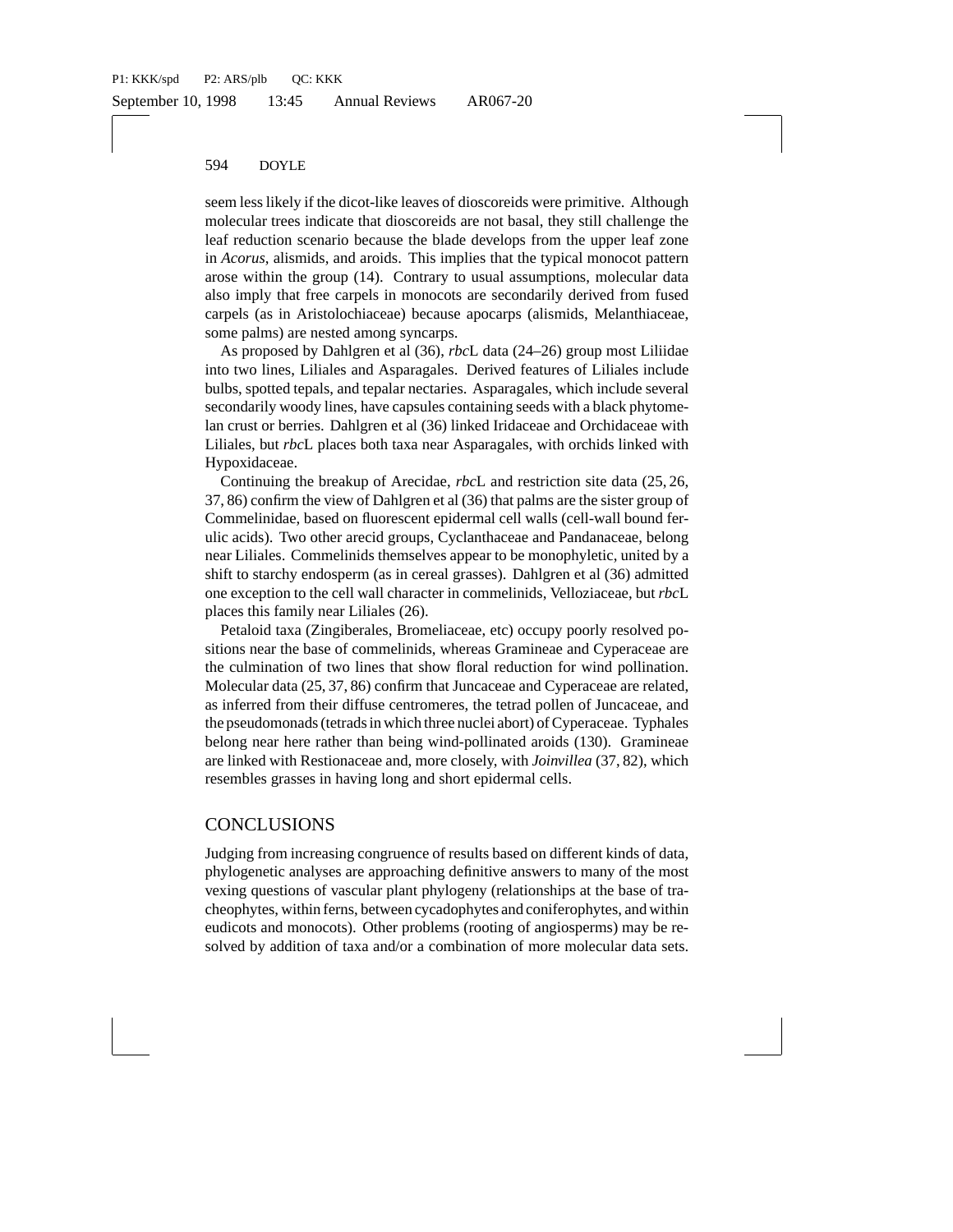However, some problems (relationship of angiosperms and Gnetales) may remain controversial for some time, requiring massive combination of molecular data, advances in analytical methods, or discovery of fossils on the stem lineages leading to modern groups. Even if molecular data resolve the relationships of modern groups, fossil taxa, integrated into phylogenies via morphology, will be needed to understand the evolution of many characters of modern plants.

#### ACKNOWLEDGMENTS

I wish to thank Vincent Savolainen, Doug Soltis, and Sasha Stefanovic for unpublished results, and Brent Mishler for comments on the manuscript.

> **Visit the** *Annual Reviews home page* **at http://www.AnnualReviews.org**

#### *Literature Cited*

- 1. Albert VA, Backlund A, Bremer K, Chase MW, Manhart JR, et al. 1994. Functional constraints and *rbc*L evidence for land plant phylogeny. *Ann. Mo. Bot. Gard.* 81:  $534 - 67$
- 2. Arber EAN, Parkin J. 1907. On the origin of angiosperms. *J. Linn. Soc. Bot.* 38:29– 80
- 3. Arber EAN, Parkin J. 1908. Studies on the evolution of the angiosperms. The relationship of the angiosperms to the Gnetales. *Ann. Bot.* 22:489–515
- 4. Archangelsky S. 1965. Fossil Ginkgoales from the Tico Flora, Santa Cruz Province, Argentina. *Bull. Br. Mus. Nat. Hist. Geol.* 10:121–37
- 5. Arnold CA. 1948. Classification of gymnosperms from the viewpoint of paleobotany. *Bot. Gaz.* 110:2–12
- 6. Ash SR. 1972. Late Triassic plants from the Chinle Formation in northeastern Arizona. *Palaeontology* 15:598–618
- 7. Bailey IW. 1944. The development of vessels in angiosperms and its significance in morphological research. *Am. J. Bot.* 31: 421–28
- 8. Banks HP. 1968. The early history of land plants. In *Evolution and Environment*, ed. ET Drake, pp. 73–107. New Haven: Yale Univ. Press
- 9. Bateman RM, Crane PR, DiMichele WA, Kenrick PR, Rowe NP, et al. 1998. Early evolution of land plants: phylogeny, physiology and ecology of the primary terrestrial radiation. *Annu. Rev. Ecol. Syst.* 29:263–92
- 10. Bateman RM, DiMichele WA. 1994. Het-

erospory: the most iterative key innovation in the evolutionary history of the plant kingdom. *Biol. Rev.* 69:345–417

- 11. Bateman RM, DiMichele WA, Willard DA. 1992. Experimental cladistic analyses of anatomically preserved arborescent lycopsids from the Carboniferous of Euramerica: an essay in paleobotanical phylogenetics. *Ann. Mo. Bot. Gard.* 79:500– 59
- 12. Beck CB. 1966. On the origin of gymnosperms. *Taxon* 15:337–39
- 13. Beck CB. 1970. The appearance of gymnospermous structure. *Biol. Rev.* 45:379– 400
- 14. Bharathan G. 1996. Does the monocot mode of leaf development characterize all monocots? *Aliso* 14:271–79
- 15. Bharathan G, Zimmer EA. 1995. Early branching events in monocotyledons. Partial 18S ribosomal DNA sequence analysis. See Ref. 113, 1:81–107
- 16. Bierhorst DW. 1971. *Morphology of Vascular Plants*. New York: Macmillan
- 17. Bierhorst DW. 1977. The systematic position of *Psilotum* and *Tmesipteris*. *Brittonia* 29:3–13
- 18. Bowe LM, DePamphilis CW. 1997. Conflict and congruence among three plant genetic compartments: phylogenetic analysis of seed plants from gene sequences of *coxI*, *rbcL* and 18S rDNA. *Am. J. Bot.* 84(Suppl.):178–79
- 19. Bower FO. 1923. *The Ferns (Filicales)*, Vol. 1. Cambridge: Cambridge Univ. Press
- 19a. Bower FO. 1926. *The Ferns (Filicales)*,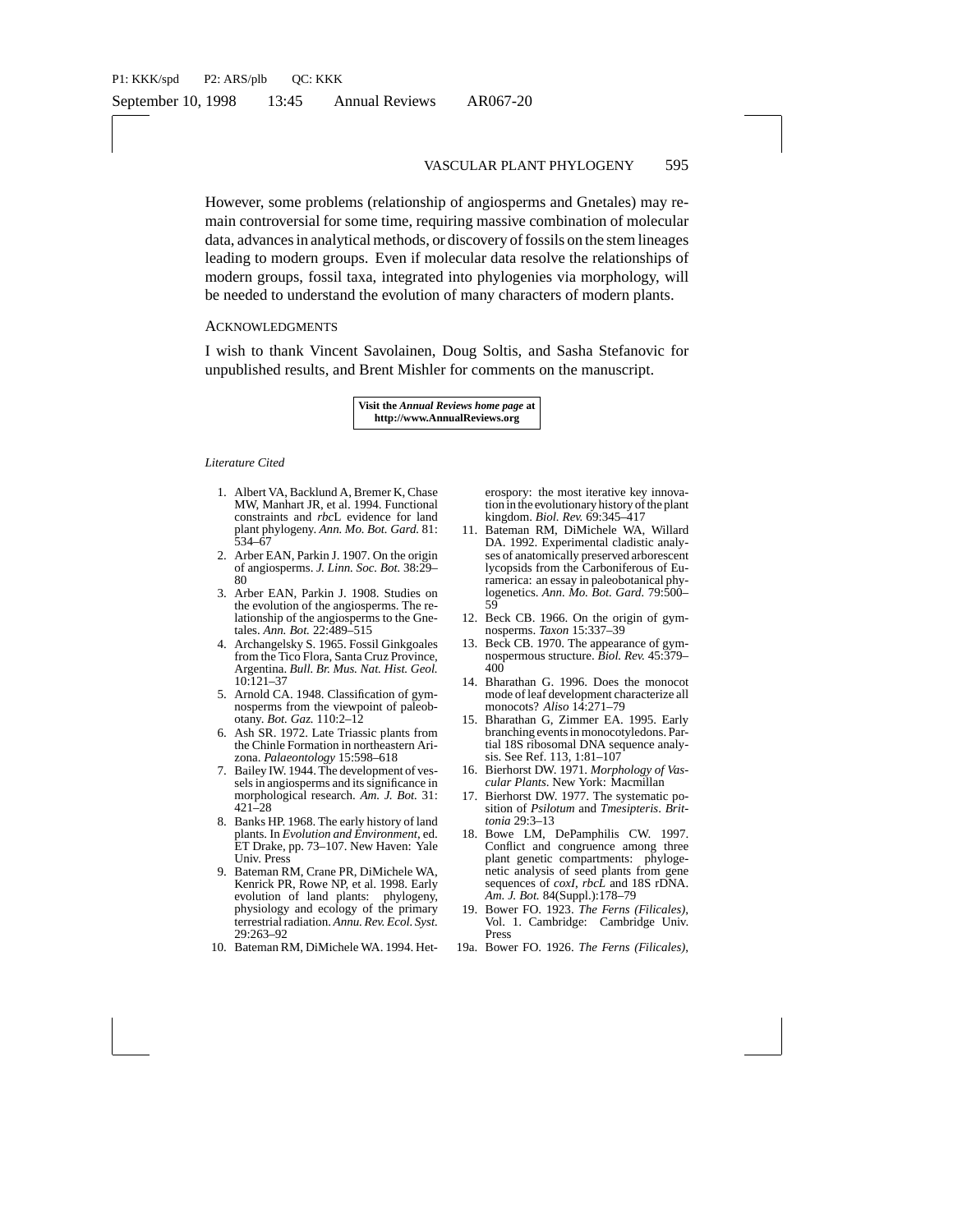Vol. 2. Cambridge: Cambridge Univ. Press

- 19b. Bower FO. 1928. *The Ferns (Filicales)*, Vol. 3, Cambridge: Cambridge Univ. Press
- 20. Bremer K. 1985. Summary of green plant phylogeny and classification. *Cladistics* 1:369–85
- 21. Camus JM, Gibby M, Johns RJ, eds. 1996. *Pteridology in Perspective*. Kew, UK: R. Bot. Gard.
- 22. Carmichael JS, Friedman WE. 1996. Double fertilization in *Gnetum gnemon* (Gnetaceae): its bearing on the evolution of sexual reproduction within the Gnetales and the anthophyte clade. *Am. J. Bot.* 83:767–80
- 23. Chamberlain CJ. 1935. *Gymnosperms: Structure and Evolution*. Chicago: Univ. Chicago Press
- 24. Chase MW, Duvall MR, Hills HG, Conran JG, Cox AV, et al. 1995. Molecular phylogenetics of Lilianae. See Ref. 113, 1:109–37
- 25. Chase MW, Soltis DE, Olmstead RG, Morgan D, Les DH, et al. 1993. Phylogenetics of seed plants: an analysis of nucleotide sequences from the plastid gene *rbc*L. *Ann. Mo. Bot. Gard.* 80:526–80
- 26. Chase MW, Stevenson DW, Wilkin P, Rudall PJ. 1995. Monocot systematics: a combined analysis. See Ref. 113, 2:685– 730
- 27. Chaw SM, Zharkikh A, Sung HM, Lau TC, Li WH. 1997. Molecular phylogeny of extant gymnosperms and seed plant evolution: analysis of nuclear 18S rRNA sequences. *Mol. Biol. Evol.* 14:56–68
- 28. Conti E, Litt A, Sytsma KJ. 1996. Circumscription of Myrtales and their relationships to other rosids: evidence from *rbc*L data. *Am. J. Bot.* 83:221–33
- 29. Cordi J, Stein WE. 1997. A reinvestigation of *Cladoxylon dawsonii* Read: New data question taxonomic and phylogenetic distinctions between the Devonian Cladoxylopsida and Iridopteridales. *Am. J. Bot.* 84(Suppl.):132
- 30. Crane PR. 1985. Phylogenetic analysis of seed plants and the origin of angiosperms. *Ann. Mo. Bot. Gard.* 72:716–93
- 31. Crane PR. 1985. Phylogenetic relationships in seed plants. *Cladistics* 1:329– 48
- 32. Crane PR, Blackmore S, eds. 1989. *Evolution, Systematics, and Fossil History of the Hamamelidae*. Oxford, UK: Clarendon
- 33. Crane PR, Pedersen KR, Friis EM, Drinnan AN. 1993. Early Cretaceous (early to middle Albian) platanoid inflorescences

associated with *Sapindopsis* leaves from the Potomac Group of eastern North America. *Syst. Bot.* 18:328–44

- 34. Cronquist A. 1968. *The Evolution and Classification of Flowering Plants*. Boston, MA: Houghton Mifflin
- 35. Cronquist A. 1981. *An Integrated System of Classification of Flowering Plants*. New York: Columbia Univ. Press
- 36. Dahlgren RMT, Clifford HT, Yeo PF. 1985. *The Families of the Monocotyledons. Structure, Evolution, and Taxonomy*. Berlin: Springer
- 37. Davis JL. 1995. A phylogenetic structure for the monocotyledons, as inferred from chloroplast DNA restriction site variation, and a comparison of measures of clade support. *Syst. Bot.* 20:503–27
- 38. Donoghue MJ. 1994. Progress and prospects in reconstructing plant phylogeny. *Ann. Mo. Bot. Gard.* 81:405–18
- 39. Donoghue MJ, Doyle JA. 1989. Phylogenetic analysis of angiosperms and the relationships of Hamamelidae. See Ref. 32, 1:17–45
- 40. Donoghue MJ, Doyle JA, Gauthier J, Kluge AG, Rowe T. 1989. The importance of fossils in phylogeny reconstruction. *Annu. Rev. Ecol. Syst.* 20:431–60
- 41. Donoghue MJ, Sanderson MJ. 1992. The suitability of molecular and morphological evidence in reconstructing plant phylogeny. See Ref. 119, pp. 340–68
- 42. Doyle JA. 1978. Origin of angiosperms. *Annu. Rev. Ecol. Syst.* 9:365–92
- 43. Doyle JA. 1994. Origin of the angiosperm flower: a phylogenetic perspective. *Plant Syst. Evol. Suppl.* 8:7–29
- 44. Doyle JA. 1996. Seed plant phylogeny and the relationships of Gnetales. *Int. J. Plant Sci.* 157(Suppl.):S3–39
- 45. Doyle JA. 1998. Molecules, morphology, fossils, and the relationship of angiosperms and Gnetales. *Mol. Phylog. Evol.*
- 46. Doyle JA, Donoghue MJ. 1986. Seed plant phylogeny and the origin of angiosperms: an experimental cladistic approach. *Bot. Rev.* 52:321–431
- 47. Doyle JA, Donoghue MJ. 1992. Fossils and seed plant phylogeny reanalyzed. *Brittonia* 44:89–106
- 48. Doyle JA, Donoghue MJ, Zimmer EA. 1994. Integration of morphological and ribosomal RNA data on the origin of an-giosperms. *Ann. Mo. Bot. Gard.* 81:419– 50
- 49. Doyle JA, Hotton CL. 1991. Diversification of early angiosperm pollen in a cladistic context. In *Pollen and Spores: Patterns of Diversification*, ed. S Black-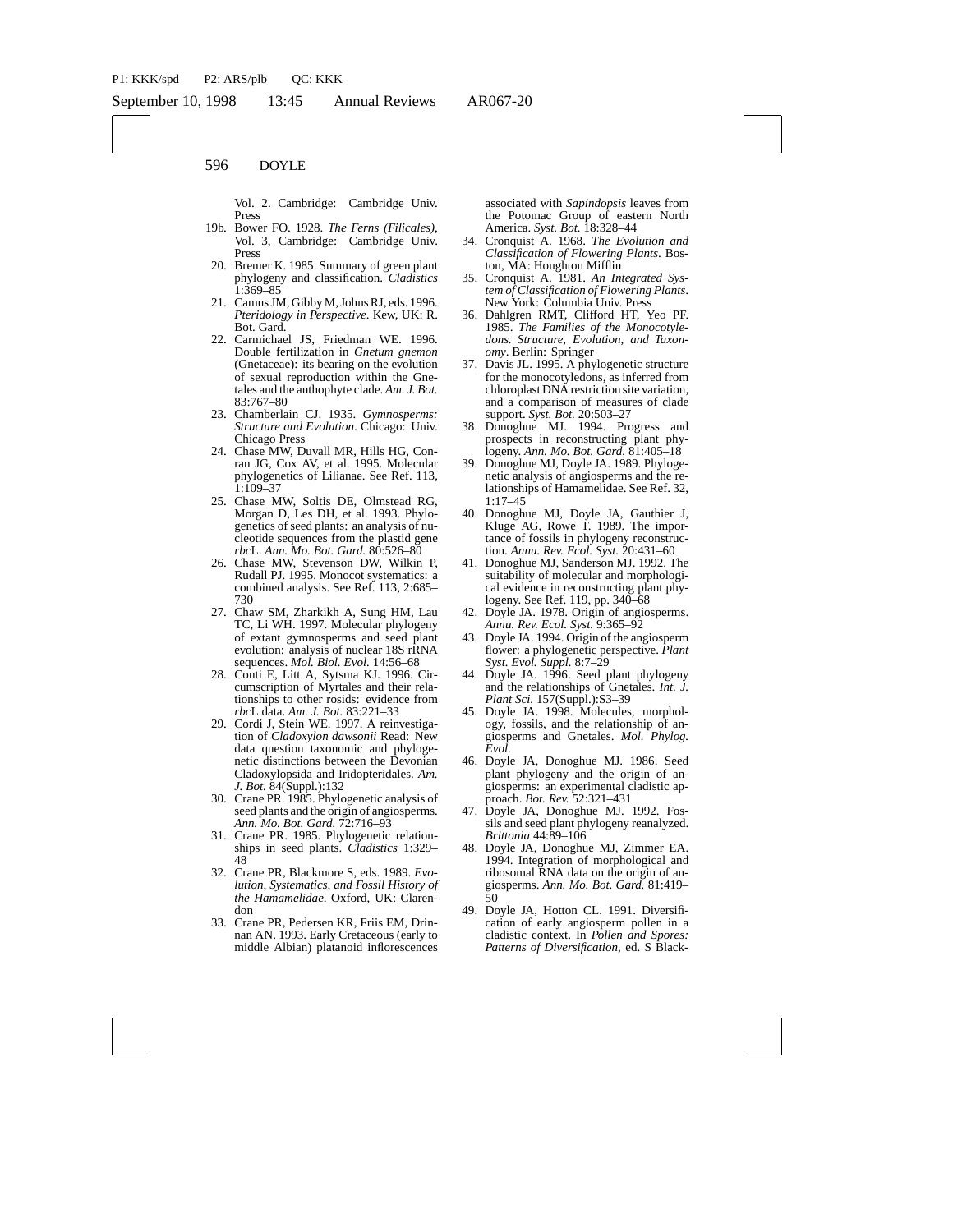more, SH Barnes, pp. 169–195. Oxford, UK: Clarendon

- 50. Drinnan AN, Crane PR, Friis EM, Pedersen KR. 1991. Angiosperm flowers and tricolpate pollen of buxaceous affinity from the Potomac Group (mid-Cretaceous) of eastern North America. *Am. J. Bot.* 78:153–76
- 51. Drinnan AN, Crane PR, Hoot SB. 1994. Patterns of floral evolution in the early diversification of non-magnoliid dicotyledons (eudicots). *Plant Syst. Evol. Suppl.* 8:93–122
- 52. Eames AJ. 1952. Relationships of the Ephedrales. *Phytomorphology* 2:79–100
- 53. Eckenwalder JE. 1976. Re-evaluation of Cupressaceae and Taxodiaceae: a proposed merger. *Madroño* 23:237-56
- 54. Ehrendorfer F. 1989. The phylogenetic position of the Hamamelidae. See Ref. 32, 1:1–7
- 55. Endress PK. 1987. The Chloranthaceae: reproductive structures and phylogenetic position. *Bot. Jahrb. Syst.* 109:153–226
- 56. Endress PK, Igersheim A. 1997. Gynoecium diversity and systematics of Laurales. *Bot. J. Linn. Soc.* 125:93–168
- 57. Erbar C. 1991. Sympetaly—a systematic character? *Bot. Jahrb. Syst.* 112:417–51
- 58. Felsenstein J. 1978. Cases in which parsimony or compatibility methods will be positively misleading. *Syst. Zool.* 27:401– 10
- 59. Florin R. 1949. The morphology of *Trichopitys heteromorpha* Saporta, a seedplant of Palaeozoic age, and the evolution of the female flowers in the Ginkgoinae. *Acta Horti Berg.* 15:79–109
- 60. Florin R. 1951. Evolution in cordaites and conifers. *Acta Horti Berg.* 15:285–388
- 61. Friedman WE. 1990. Sexual reproduction in *Ephedra nevadensis* (Ephedraceae): further evidence of double fertilization in a nonflowering seed plant. *Am. J. Bot.* 77: 1582–98
- 62. Friedman WE. 1994. The evolution of embryogeny in seed plants and the developmental origin and early history of endosperm. *Am. J. Bot.* 81:1468–86
- 63. Friis EM. 1983. Upper Cretaceous (Senonian) floral structures of juglandalean affinity containing Normapolles pollen. *Rev. Palaeobot. Palynol.* 39:161–88
- 64. Garbary DJ, Renzaglia KS, Duckett JG. 1993. The phylogeny of land plants: a cladistic analysis based on male gametogenesis. *Plant Syst. Evol.* 188:237–69
- 65. Gaussen H. 1946. Les Gymnospermes, actuelles et fossiles. *Trav. Lab. For. Toulouse Tome II Etud. Dendrol.* 1(Sect. 1, Chap. 5):1–26
- 66. Goremykin V, Bobrova V, Pahnke J, Troitsky A, Antonov A, Martin W. 1996. Noncoding sequences from the slowly evolving chloroplast inverted repeat in addition to *rbcL* data do not support gnetalean affinities of angiosperms. *Mol. Biol. Evol.* 13:383–96
- 67. Graham LE. 1993. *Origin of Land Plants*. New York: Wiley
- 68. Grayum MH. 1987. A summary of evidence and arguments supporting the removal of *Acorus* from the Araceae. *Taxon* 36:723–29
- 69. Hamby RK, Zimmer EA. 1992. Ribosomal RNA as a phylogenetic tool in plant systematics. See Ref. 119, pp. 50–91
- 70. Harris TM. 1976. The Mesozoic gymnosperms. *Rev. Palaeobot. Palynol.* 21: 119–34
- 71. Hart JA. 1987. A cladistic analysis of conifers: preliminary results. *J. Arnold Arbor. Harv. Univ.* 68:269–307
- 72. Hasebe M, Kofuji R, Ito M, Kato M, Iwatsuki K, Ueda K. 1992. Phylogeny of gymnosperms inferred from *rbc*L gene sequences. *Bot. Mag. Tokyo* 105:673–79
- 73. Hasebe M, Omori T, Nakazawa M, Sano T, Kato M, Iwatsuki K. 1994. *rbcL* gene sequences provide evidence for the evolutionary lineages of leptosporangiate ferns. *Proc. Natl. Acad. Sci. USA* 91:5730–34
- 74. Hasebe M, Wolf PG, Pryer KM, Ueda K, Ito M, et al. 1995. Fern phylogeny based on *rbcL* nucleotide sequences. *Am. Fern J.* 85:134–81
- 75. Hennig W. 1966. *Phylogenetic Systematics*. Urbana, IL: Univ. Ill. Press
- 76. Hickey LJ, Wolfe JA. 1975. The bases of angiosperm phylogeny: vegetative morphology. *Ann. Mo. Bot. Gard.* 62:538–89
- 77. Huynh KL. 1976. L'arrangement du pollen du genre *Schisandra* (Schisandraceae) et sa signification phylogénique chez les Angiospermes. *Beitr. Biol. Pflanzen.* 52:227–53
- 78. Igersheim A, Endress PK. 1997. Gynoecium diversity and systematics of the Magnoliales and winteroids. *Bot. J. Linn. Soc.* 124:213–71
- 79. Jansen RK, Michaels HJ, Palmer JD. 1991. Phylogeny and character evolution in the Asteraceae based on chloroplast DNA restriction site mapping. *Syst. Bot.* 16:98–115
- 80. Johnson LAS, Briggs BG. 1975. On the Proteaceae—the evolution and classification of a southern family. *Bot. J. Linn. Soc.* 70:83–182
- 81. Kaplan DR. 1973. The problem of leaf morphology and evolution in the monocotyledons. *Q. Rev. Biol.* 48:437–57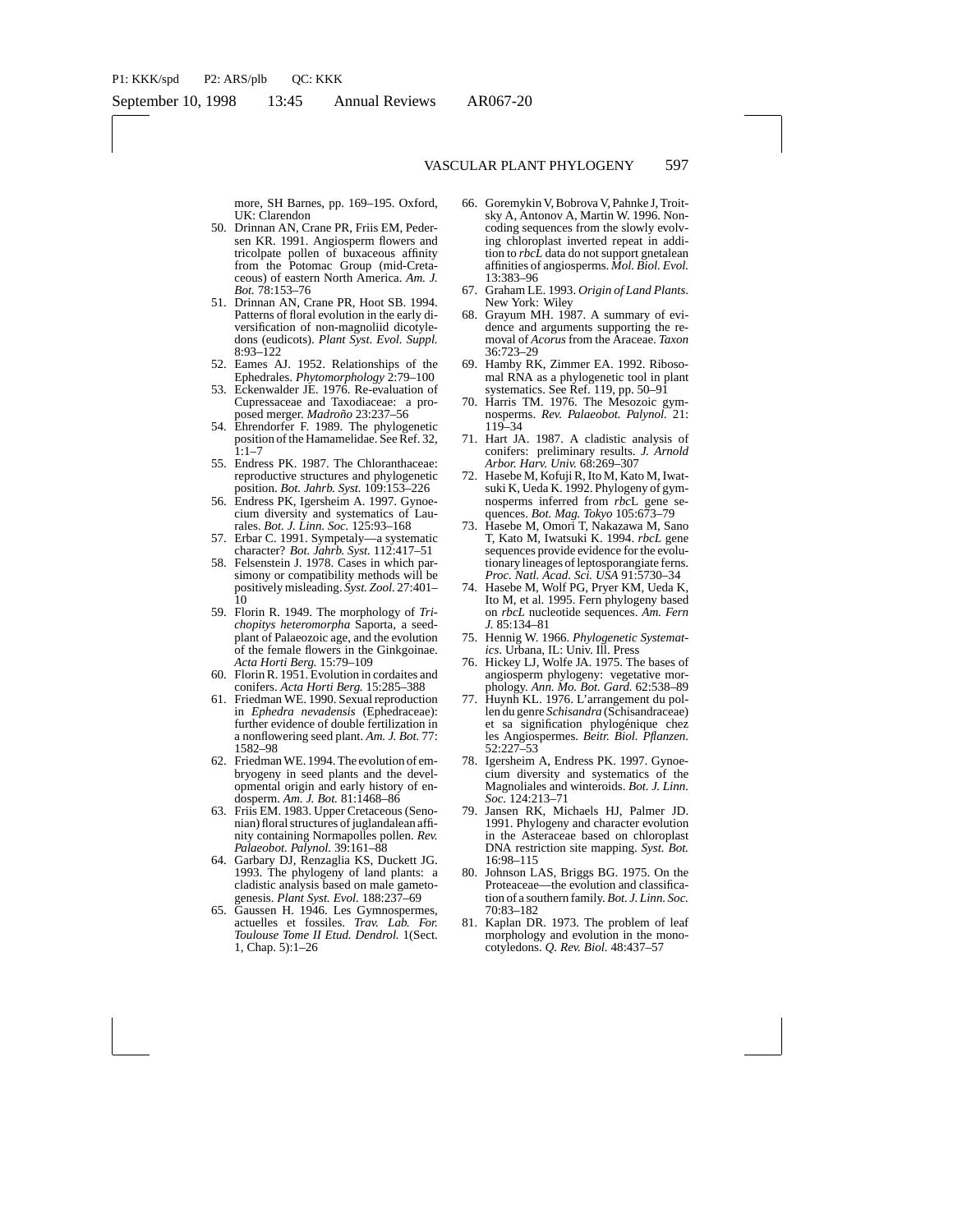- 82. Kellogg EA, Linder HP. 1995. Phylogeny of Poales. See Ref. 113, 2:511–42
- 83. Kenrick P, Crane PR. 1997. *The Origin and Early Diversification of Land Plants: a Cladistic Study*. Washington, DC: Smithsonian
- 84. Kruckeberg AR. 1997. Essay: Whither plant taxonomy in the 21st century? *Syst. Bot.* 22:181–82
- 85. Kubitzki K. 1972. Probleme der Grosssystematik der Blütenpflanzen. Ber. Deut. *Bot. Ges.* 85:259–77
- 86. Linder HP, Kellogg EA. 1995. Phylogenetic patterns in the commelinid clade. See Ref. 113, 2:473–96
- 87. Loconte H, Stevenson DW. 1990. Cladistics of the Spermatophyta. *Brittonia* 42: 197–211
- 88. Loconte H, Stevenson DW. 1991. Cladistics of the Magnoliidae. *Cladistics* 7:267– 96
- 89. Lugardon B. 1976. Sur la structure fine de l'exospore dans les divers groupes de Ptéridophytes actuelles (microspores et isospores). In *The Evolutionary Significance of the Exine*, ed IK Ferguson, J Muller, pp. 231–50. London: Academic
- 90. Mamay SH. 1976. Paleozoic origin of the cycads. *US Geol. Surv. Prof. Pap.* 934:1– 48
- 91. Manhart JR. 1994. Phylogenetic analysis of green plant *rbc*L sequences. *Mol. Phylog. Evol.* 3:114–27
- 92. Manhart JR. 1995. Chloroplast 16S rDNA sequences and phylogenetic relationships of fern allies and ferns. *Am. Fern J.* 85: 182–92
- 93. Manos PS, Steele KP. 1997. Phylogenetic analyses of "higher" Hamamelididae based on plastid sequence data. *Am. J. Bot.* 84:1407–19
- 94. Meyen SV. 1984. Basic features of gymnosperm systematics and phylogeny as evidenced by the fossil record. *Bot. Rev.* 50:1–112
- 95. Mishler BD, Churchill SP. 1984. A cladistic approach to the phylogeny of the "bryophytes." *Brittonia* 36:406–24
- 96. Mishler BD, Lewis LA, Buchheim MA, Renzaglia KS, Garbary DJ, et al. 1994. Phylogenetic relationships of the "green algae" and "bryophytes." Ann. *Mo. Bot. Gard.* 81:451–83
- 97. Nixon KC, Crepet WL, Stevenson D, Friis EM. 1994. A reevaluation of seed plant phylogeny. *Ann. Mo. Bot. Gard.* 81:484– 533
- 98. Pahnke J, Goremykin V, Bobrova V, Troitsky A, Antonov A, Martin W. 1996. Utility of rDNA internal transcribed spacer sequences from the inverted repeat of

chloroplast DNA in pteridophyte molecular phylogenetics. See Ref. 21, pp. 217– 230

- 99. Parenti LR. 1980. A phylogenetic analysis of the land plants. *Biol. J. Linn. Soc.* 13:225–42
- 100. Philipson WR. 1974. Ovular morphology and the major classification of the dicotyledons. *Bot. J. Linn. Soc.* 68:89–108
- 101. Poort RJ, Visscher H, Dilcher DL. 1996. Zoidogamy in fossil gymnosperms: the centenary of a concept, with special reference to prepollen of late Paleozoic conifers. *Proc. Natl. Acad. Sci. USA* 93: 11713–17
- 102. Pryer KM, Smith AR, Skog JE. 1995. Phylogenetic relationships of extant ferns based on evidence from morphology and *rbcL* sequences. *Am. Fern J.* 85:205–82
- 103. Qiu YL, Chase MW, Les DH, Parks CR. 1993. Molecular phylogenetics of the Magnoliidae: cladistic analyses of nucleotide sequences of the plastid gene *rbc*L. *Ann. Mo. Bot. Gard.* 80:587–606
- 104. Raubeson LA, Jansen RK. 1992. Chloroplast DNA evidence on the ancient evolutionary split in vascular land plants. *Science* 255:1697–99
- 105. Renner SS, Schwarzbach AE, Lohmann L. 1997. Phylogenetic position and floral function of *Siparuna* (Siparunaceae: Laurales). *Int. J. Plant Sci.* 158(Suppl.):S89– 98
- 106. Retallack G, Dilcher DL. 1981. Arguments for a glossopterid ancestry of angiosperms. *Paleobiology* 7:54–67
- 107. Rice KA, Donoghue MJ, Olmstead RG. 1997. Analyzing large data sets: *rbc*L 500 revisited. *Syst. Biol.* 46:554–63
- 108. Rodman JE, Karol KG, Price RA, Sytsma KJ. 1996. Molecules, morphology, and Dahlgren's expanded order Capparales. *Syst. Bot.* 21:289–307
- 109. Rothwell GW. 1982. New interpretations of the earliest conifers. *Rev. Palaeobot. Palynol.* 37:7–28
- 110. Rothwell GR. 1996. Phylogenetic relationships of ferns: a palaeobotanical perspective. See Ref. 21, pp. 395–404
- 111. Rothwell GR, Serbet R. 1994. Lignophyte phylogeny and the evolution of spermatophytes: a numerical cladistic analysis. *Syst. Bot.* 19:443–82
- 112. Rothwell GR, Stockey RA. 1994. The role of *Hydropteris pinnata* gen. et sp. nov. in reconstructing the cladistics of heterosporous ferns. *Am. J. Bot.* 81:479–92
- 113. Rudall PJ, Cribb PJ, Cutler DF, Humphries CJ, ed. 1995. *Monocotyledons: Systematics and Evolution*. Kew, UK: R. Bot. Gard. Vols. 1, 2